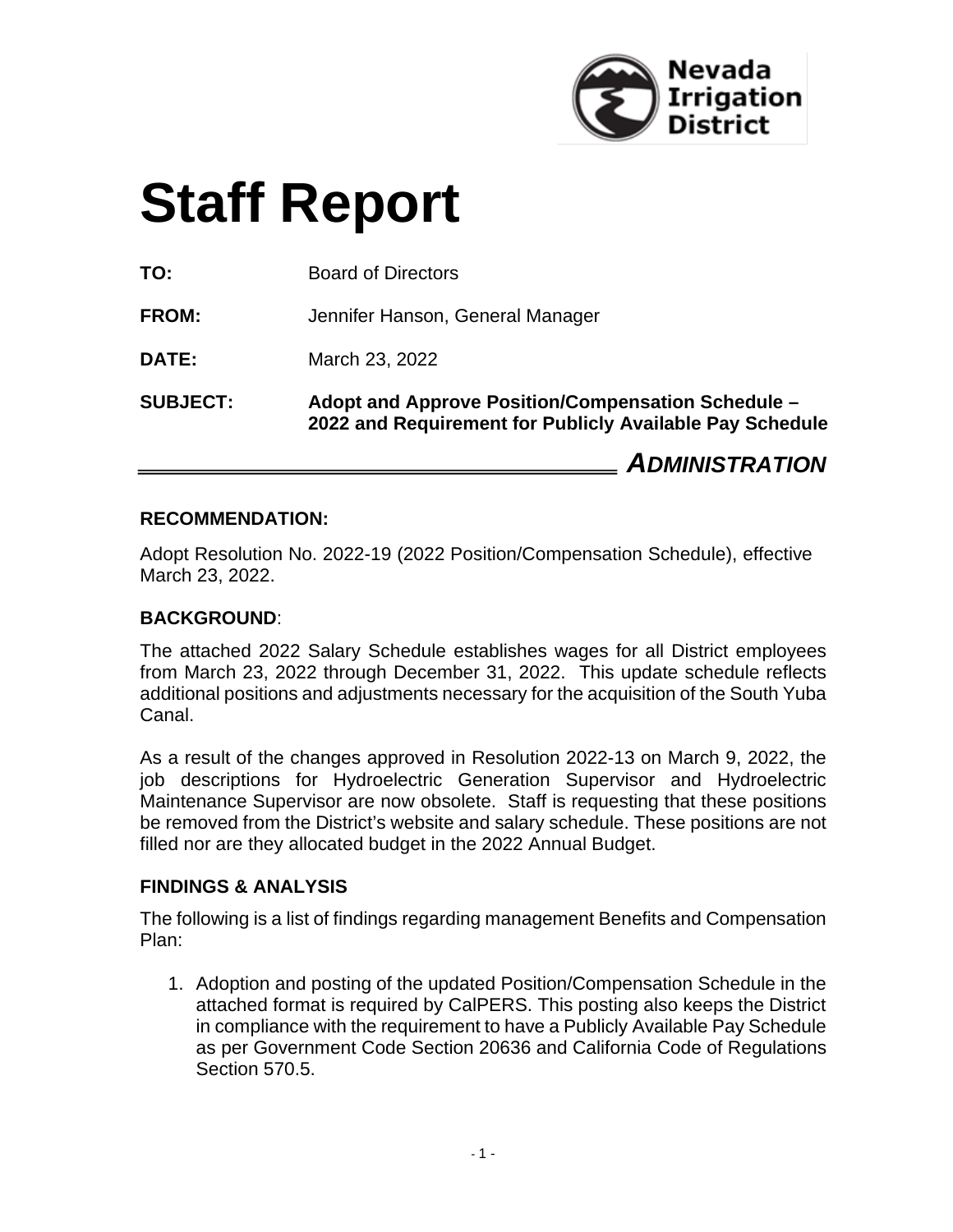- 2. On December 8, 2021, the District adopted Resolution No. 2021-45 2022 Position/Compensation Schedule), effective January 3, 2022.
- 3. On March 9, 2022, the District adopted Resolution 2022-13 South Yuba Canal/Deer Creek Powerhouse authorizing additional job descriptions and an associated amendment to the 2022 Annual Budget inclusive of the changes reflected in Attachment A.

#### **BUDGETARY IMPACT**:

There is no budgetary impact associated with this action as associated budgetary impacts were approved under Resolution 2022-13.

Attachments: (2)

- Resolution 2022-19 (2022 Position/Compensation Schedule)
- Attachment A: Salary Schedule for All Employees Effective 3/23/2022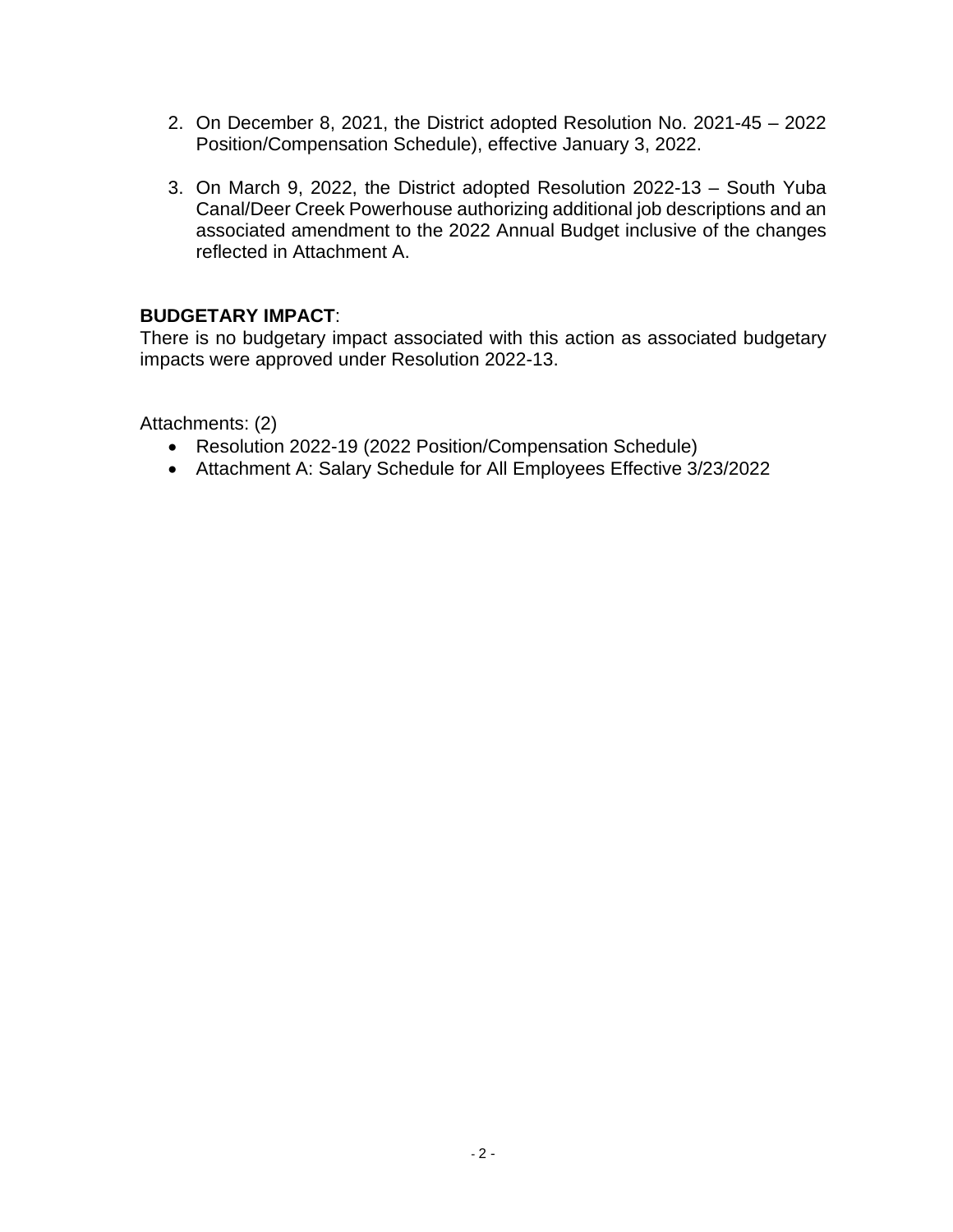

#### RESOLUTION NO. 2022-19 OF THE BOARD OF DIRECTORS OF THE NEVADA IRRIGATION DISTRICT

#### **2022 Position/Compensation Schedule Effective March 23, 2022**

**WHEREAS**, Adoption and posting of the updated Position/Compensation Schedule in the attached format is required by CalPERS. This posting also keeps the District in compliance with the requirement to have a Publicly Available Pay Schedule as per Government Code Section 20636 and California Code of Regulations Section 570.5; and

**WHEREAS,** On December 8, 2021, the District adopted Resolution No. 2021-45 (2022 Position/Compensation Schedule), effective January 3, 2022; and

**WHEREAS,** On March 9, 2022, the District adopted Resolution 2022-13 – South Yuba Canal/Deer Creek Powerhouse authorizing additional job descriptions and an associated amendment to the 2022 Annual Budget.

**WHEREAS,** Job description additions included in Resolution 2022-13 make the Hydroelectric Generation Supervisor and Hydroelectric Maintenance Supervisor job descriptions obsolete.

**NOW, THEREFORE, BE IT RESOLVED** by the Board of Directors of Nevada Irrigation District, as follows:

- 1. The Board of Directors hereby approves the 2022 Position/Compensation Schedule for District Employees, as shown on Attachment A.
- 2. The Board of Directors hereby approves removal of the Hydroelectric Generation Supervisor and Hydroelectric Maintenance Supervisor job descriptions from the District's website and salary schedule.
- 3. That the General Manager is hereby authorized and directed to implement the 2022 Position/Compensation Schedule for all District Employees as described in Attachment A.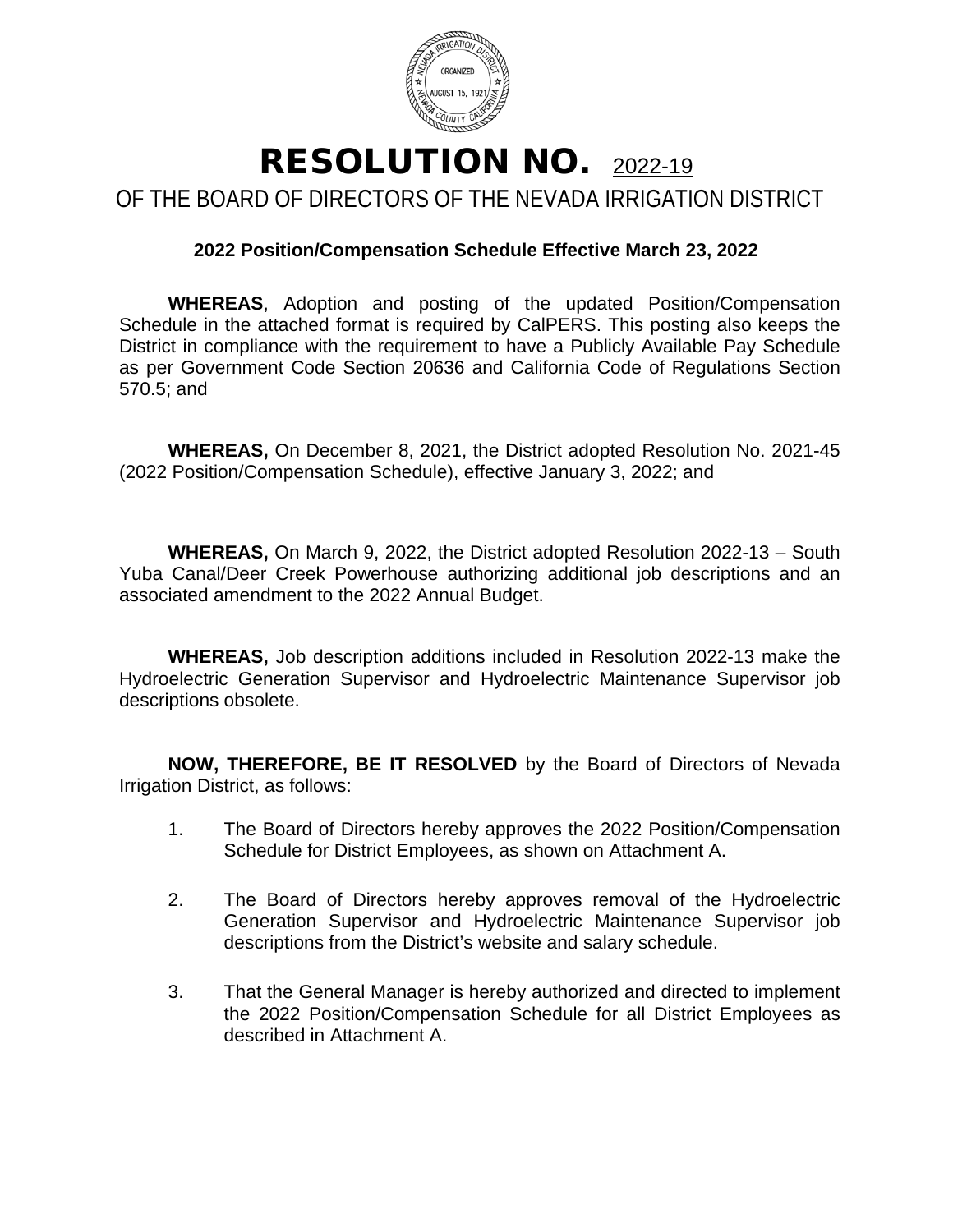Resolution No.2022-19 2022 Position/Compensation Schedule for all District Employees Effective March 23, 2022 Page 2

**BE IT FURTHER RESOLVED** that the General Manager is hereby authorized to finalize and execute the 2022 Position/Compensation Schedule for all District Employees to be effective March 23, 2022.

**\* \* \* \* \***

**PASSED AND ADOPTED** by the Board of Directors of the Nevada Irrigation District at a regular meeting held on the 23rd day of March, 2022 by the following vote:

| AYES:            | Directors: |
|------------------|------------|
| <b>NOES:</b>     | Directors: |
| ABSENT:          | Directors: |
| <b>ABSTAINS:</b> | Directors: |

President of the Board of Directors

\_\_\_\_\_\_\_\_\_\_\_\_\_\_\_\_\_\_\_\_\_\_\_\_\_\_\_\_\_\_\_\_\_\_\_

**Attest:**

Secretary to the Board of Directors

\_\_\_\_\_\_\_\_\_\_\_\_\_\_\_\_\_\_\_\_\_\_\_\_\_\_\_\_\_\_\_\_\_\_\_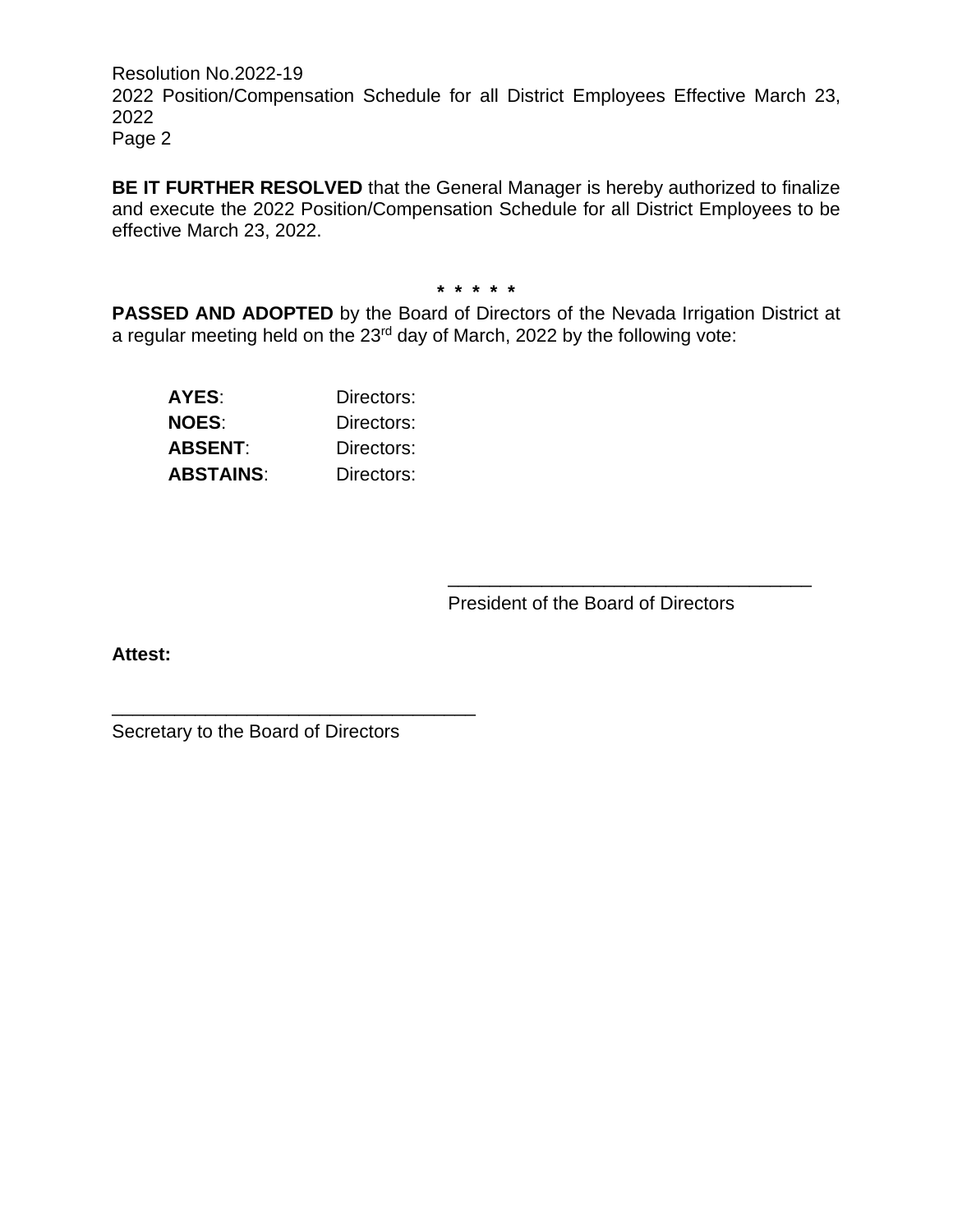| <b>Schedule</b> |                                        |                         | <b>Hourly</b> | <b>Bi Weekly</b> | <b>Monthly</b> |                    |
|-----------------|----------------------------------------|-------------------------|---------------|------------------|----------------|--------------------|
| / Range         | <b>Job Title</b>                       | <b>Step</b>             | Rate          | Rate             | Rate           | <b>Annual Rate</b> |
| <b>UOB19</b>    | Accountant I                           | $\mathbf{1}$            | 32.76         | 2,620.80         | 5,678.40       | 68,140.80          |
|                 |                                        | $\overline{2}$          | 34.38         | 2,750.40         | 5,959.20       | 71,510.40          |
|                 |                                        | 3                       | 36.09         | 2,887.20         | 6,255.60       | 75,067.20          |
|                 |                                        | $\overline{\mathbf{4}}$ | 37.92         | 3,033.60         | 6,572.80       | 78,873.60          |
|                 |                                        | 5                       | 39.81         | 3,184.80         | 6,900.40       | 82,804.80          |
| UOB37           | Accountant II                          | $\mathbf{1}$            | 30.23         | 2,418.40         | 5,239.87       | 62,878.40          |
|                 |                                        | $\overline{2}$          | 31.76         | 2,540.80         | 5,505.07       | 66,060.80          |
|                 |                                        | 3                       | 33.32         | 2,665.60         | 5,775.47       | 69,305.60          |
|                 |                                        | 4                       | 34.99         | 2,799.20         | 6,064.93       | 72,779.20          |
|                 |                                        | 5                       | 36.74         | 2,939.20         | 6,368.27       | 76,419.20          |
| WOA95           | <b>Administrative Analyst I</b>        | $\mathbf{1}$            | 29.53         | 2,362.40         | 5,118.53       | 61,422.40          |
|                 |                                        | $\overline{2}$          | 31.02         | 2,481.60         | 5,376.80       | 64,521.60          |
|                 |                                        | 3                       | 32.57         | 2,605.60         | 5,645.47       | 67,745.60          |
|                 |                                        | $\overline{\mathbf{4}}$ | 34.21         | 2,736.80         | 5,929.73       | 71,156.80          |
|                 |                                        | 5                       | 35.90         | 2,872.00         | 6,222.67       | 74,672.00          |
| WOB17           | Administrative Analyst II              | $\mathbf{1}$            | 32.44         | 2,595.20         | 5,622.93       | 67,475.20          |
|                 |                                        | $\overline{2}$          | 34.05         | 2,724.00         | 5,902.00       | 70,824.00          |
|                 |                                        | 3                       | 35.74         | 2,859.20         | 6,194.93       | 74,339.20          |
|                 |                                        | $\overline{\mathbf{4}}$ | 37.54         | 3,003.20         | 6,506.93       | 78,083.20          |
|                 |                                        | 5                       | 39.39         | 3,151.20         | 6,827.60       | 81,931.20          |
| WOB52           | <b>Assistant Engineer</b>              | $\mathbf 1$             | 38.61         | 3,088.80         | 6,692.40       | 80,308.80          |
|                 |                                        | $\overline{2}$          | 40.53         | 3,242.40         | 7,025.20       | 84,302.40          |
|                 |                                        | 3                       | 42.56         | 3,404.80         | 7,377.07       | 88,524.80          |
|                 |                                        | 4                       | 44.69         | 3,575.20         | 7,746.27       | 92,955.20          |
|                 |                                        | 5                       | 46.90         | 3,752.00         | 8,129.33       | 97,552.00          |
| MOC85           | <b>Assistant General Manager</b>       | $\mathbf{1}$            | 84.21         | 6,736.80         | 14,596.40      | 175,156.80         |
|                 |                                        | $\overline{2}$          | 88.64         | 7,091.20         | 15,364.27      | 184,371.20         |
|                 |                                        | 3                       | 93.30         | 7,464.00         | 16,172.00      | 194,064.00         |
|                 |                                        | 4                       | 98.21         | 7,856.80         | 17,023.07      | 204,276.80         |
|                 |                                        | 5                       | 103.38        | 8,270.40         | 17,919.20      | 215,030.40         |
|                 |                                        | 6                       | 108.55        | 8,684.00         | 18,815.33      | 225,784.00         |
|                 |                                        | $\overline{7}$          | 113.98        | 9,118.40         | 19,756.53      | 237,078.40         |
| WOB64           | Assistant Maintenance Superintendent - | $\mathbf{1}$            | 42.65         | 3,412.00         | 7,392.67       | 88,712.00          |
|                 | <b>Vegetation Control</b>              | $\overline{2}$          | 44.76         | 3,580.80         | 7,758.40       | 93,100.80          |
|                 |                                        | 3                       | 47.00         | 3,760.00         | 8,146.67       | 97,760.00          |
|                 |                                        | 4                       | 49.35         | 3,948.00         | 8,554.00       | 102,648.00         |
|                 |                                        | 5                       | 51.85         | 4,148.00         | 8,987.33       | 107,848.00         |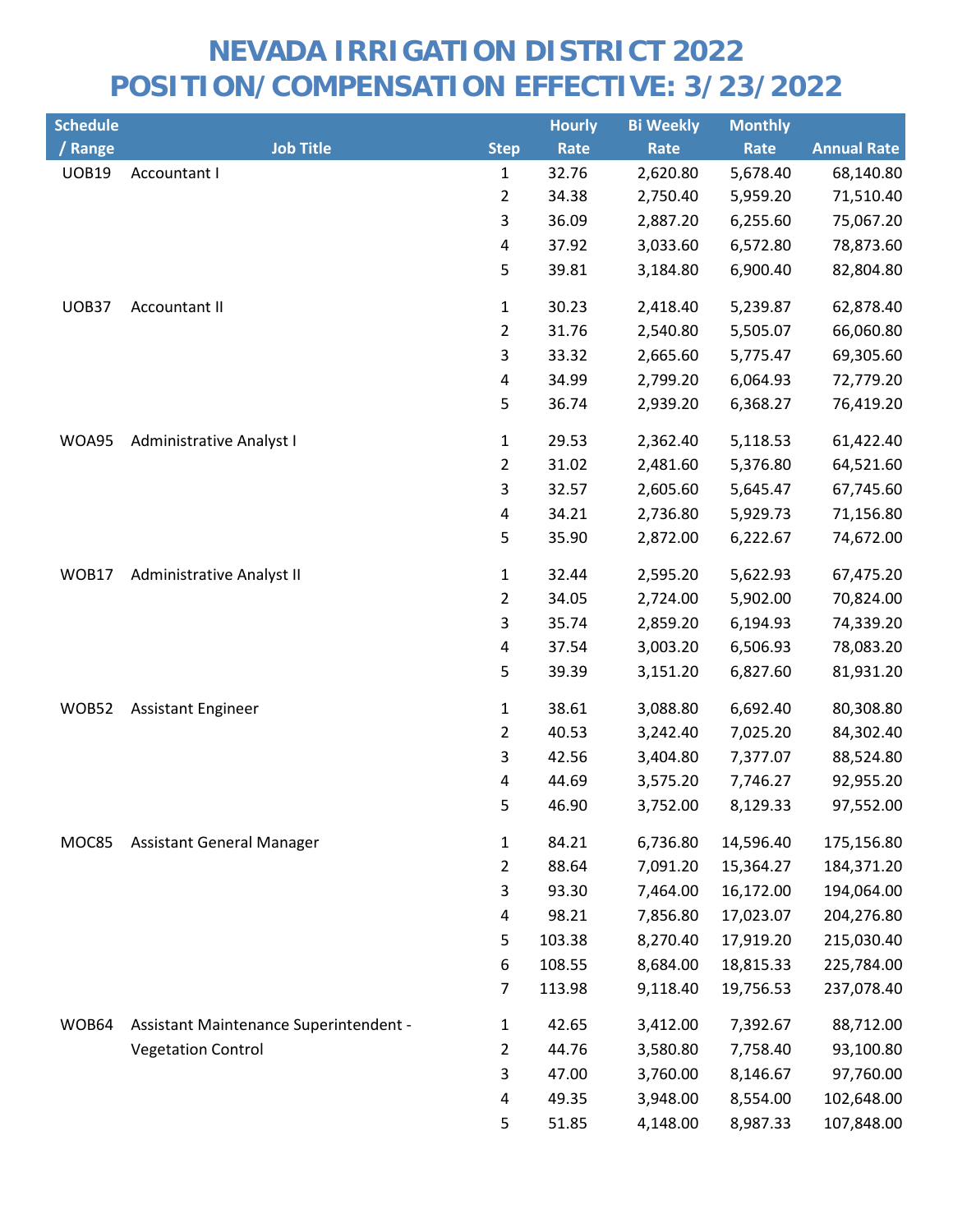| <b>Schedule</b> |                                        |                         | <b>Hourly</b> | <b>Bi Weekly</b> | <b>Monthly</b> |                    |
|-----------------|----------------------------------------|-------------------------|---------------|------------------|----------------|--------------------|
| / Range         | <b>Job Title</b>                       | <b>Step</b>             | Rate          | Rate             | Rate           | <b>Annual Rate</b> |
| WOB58           | Assistant Water Superintendent         | 1                       | 42.54         | 3,403.20         | 7,373.60       | 88,483.20          |
|                 |                                        | $\overline{2}$          | 44.66         | 3,572.80         | 7,741.07       | 92,892.80          |
|                 |                                        | 3                       | 46.90         | 3,752.00         | 8,129.33       | 97,552.00          |
|                 |                                        | $\overline{\mathbf{4}}$ | 49.22         | 3,937.60         | 8,531.47       | 102,377.60         |
|                 |                                        | 5                       | 51.70         | 4,136.00         | 8,961.33       | 107,536.00         |
| WOC02           | Associate Engineer (Registered)        | 1                       | 49.54         | 3,963.20         | 8,586.93       | 103,043.20         |
|                 |                                        | $\overline{2}$          | 52.00         | 4,160.00         | 9,013.33       | 108,160.00         |
|                 |                                        | 3                       | 54.62         | 4,369.60         | 9,467.47       | 113,609.60         |
|                 |                                        | $\overline{\mathbf{4}}$ | 57.32         | 4,585.60         | 9,935.47       | 119,225.60         |
|                 |                                        | 5                       | 60.23         | 4,818.40         | 10,439.87      | 125,278.40         |
| MOB65           | <b>Board Secretary</b>                 | 1                       | 46.96         | 3,756.80         | 8,139.73       | 97,676.80          |
|                 |                                        | $\overline{2}$          | 49.43         | 3,954.40         | 8,567.87       | 102,814.40         |
|                 |                                        | 3                       | 52.03         | 4,162.40         | 9,018.53       | 108,222.40         |
|                 |                                        | 4                       | 54.77         | 4,381.60         | 9,493.47       | 113,921.60         |
|                 |                                        | 5                       | 57.65         | 4,612.00         | 9,992.67       | 119,912.00         |
|                 |                                        | 6                       | 60.54         | 4,843.20         | 10,493.60      | 125,923.20         |
|                 |                                        | $\overline{7}$          | 63.57         | 5,085.60         | 11,018.80      | 132,225.60         |
| WOB51           | <b>Business Services Technician I</b>  | 1                       | 38.41         | 3,072.80         | 6,657.73       | 79,892.80          |
|                 |                                        | $\overline{2}$          | 40.35         | 3,228.00         | 6,994.00       | 83,928.00          |
|                 |                                        | $\mathsf{3}$            | 42.36         | 3,388.80         | 7,342.40       | 88,108.80          |
|                 |                                        | 4                       | 44.45         | 3,556.00         | 7,704.67       | 92,456.00          |
|                 |                                        | 5                       | 46.68         | 3,734.40         | 8,091.20       | 97,094.40          |
| WOB71           | <b>Business Services Technician II</b> | 1                       | 42.43         | 3,394.40         | 7,354.53       | 88,254.40          |
|                 |                                        | $\overline{2}$          | 44.55         | 3,564.00         | 7,722.00       | 92,664.00          |
|                 |                                        | 3                       | 46.78         | 3,742.40         | 8,108.53       | 97,302.40          |
|                 |                                        | 4                       | 49.11         | 3,928.80         | 8,512.40       | 102,148.80         |
|                 |                                        | 5                       | 51.59         | 4,127.20         | 8,942.27       | 107,307.20         |
| WOB19           | <b>Buyer</b>                           | 1                       | 32.76         | 2,620.80         | 5,678.40       | 68,140.80          |
|                 |                                        | $\overline{2}$          | 34.38         | 2,750.40         | 5,959.20       | 71,510.40          |
|                 |                                        | 3                       | 36.09         | 2,887.20         | 6,255.60       | 75,067.20          |
|                 |                                        | 4                       | 37.92         | 3,033.60         | 6,572.80       | 78,873.60          |
|                 |                                        | 5                       | 39.81         | 3,184.80         | 6,900.40       | 82,804.80          |
| WOA41           | Cashier                                | $\mathbf 1$             | 22.31         | 1,784.80         | 3,867.07       | 46,404.80          |
|                 |                                        | $\overline{2}$          | 23.41         | 1,872.80         | 4,057.73       | 48,692.80          |
|                 |                                        | 3                       | 24.60         | 1,968.00         | 4,264.00       | 51,168.00          |
|                 |                                        | 4                       | 25.82         | 2,065.60         | 4,475.47       | 53,705.60          |
|                 |                                        | 5                       | 27.11         | 2,168.80         | 4,699.07       | 56,388.80          |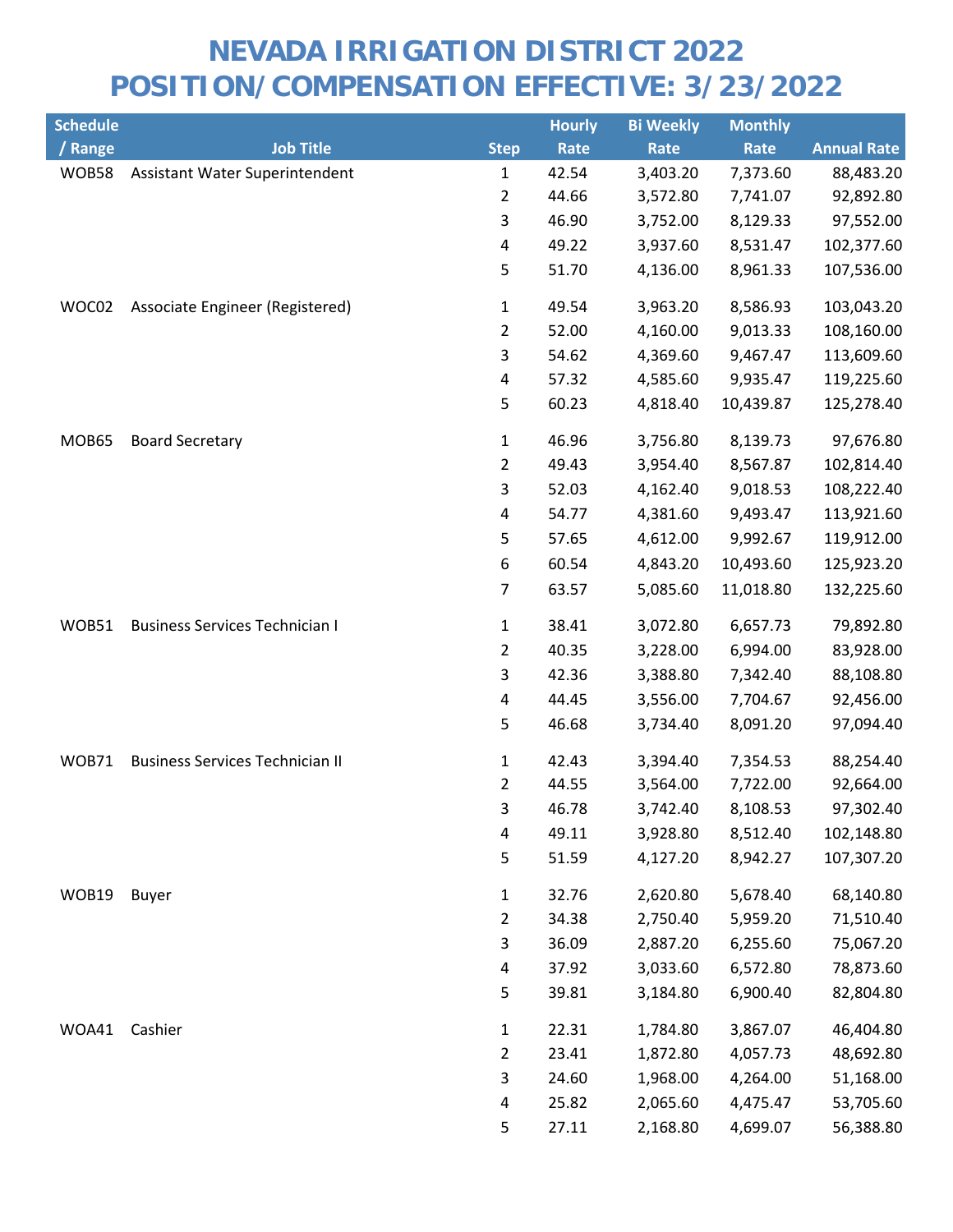| <b>Schedule</b> |                                           |                         | <b>Hourly</b> | <b>Bi Weekly</b> | <b>Monthly</b> |                    |
|-----------------|-------------------------------------------|-------------------------|---------------|------------------|----------------|--------------------|
| / Range         | <b>Job Title</b>                          | <b>Step</b>             | Rate          | Rate             | Rate           | <b>Annual Rate</b> |
| WOA53           | Cashier (Y)                               | 1                       | 23.69         | 1,895.20         | 4,106.27       | 49,275.20          |
|                 |                                           | $\overline{2}$          | 24.88         | 1,990.40         | 4,312.53       | 51,750.40          |
|                 |                                           | 3                       | 26.12         | 2,089.60         | 4,527.47       | 54,329.60          |
|                 |                                           | 4                       | 27.41         | 2,192.80         | 4,751.07       | 57,012.80          |
|                 |                                           | 5                       | 28.76         | 2,300.80         | 4,985.07       | 59,820.80          |
| WOB41           | Chief Water Treatment Operator            | $\mathbf{1}$            | 38.42         | 3,073.60         | 6,659.47       | 79,913.60          |
|                 |                                           | $\overline{2}$          | 40.34         | 3,227.20         | 6,992.27       | 83,907.20          |
|                 |                                           | 3                       | 42.40         | 3,392.00         | 7,349.33       | 88,192.00          |
|                 |                                           | 4                       | 44.48         | 3,558.40         | 7,709.87       | 92,518.40          |
|                 |                                           | 5                       | 46.69         | 3,735.20         | 8,092.93       | 97,115.20          |
| <b>UOA70</b>    | <b>Communications Specialist I</b>        | $\mathbf{1}$            | 30.77         | 2,461.60         | 5,333.47       | 64,001.60          |
|                 |                                           | $\overline{2}$          | 32.29         | 2,583.20         | 5,596.93       | 67,163.20          |
|                 |                                           | 3                       | 33.92         | 2,713.60         | 5,879.47       | 70,553.60          |
|                 |                                           | 4                       | 35.58         | 2,846.40         | 6,167.20       | 74,006.40          |
|                 |                                           | 5                       | 37.36         | 2,988.80         | 6,475.73       | 77,708.80          |
| <b>UOA90</b>    | <b>Communications Specialist II</b>       | $\mathbf{1}$            | 33.98         | 2,718.40         | 5,889.87       | 70,678.40          |
|                 |                                           | $\overline{2}$          | 35.65         | 2,852.00         | 6,179.33       | 74,152.00          |
|                 |                                           | 3                       | 37.46         | 2,996.80         | 6,493.07       | 77,916.80          |
|                 |                                           | 4                       | 39.33         | 3,146.40         | 6,817.20       | 81,806.40          |
|                 |                                           | 5                       | 41.30         | 3,304.00         | 7,158.67       | 85,904.00          |
| WOB44           | <b>Construction Inspection Supervisor</b> | $\mathbf{1}$            | 37.09         | 2,967.20         | 6,428.93       | 77,147.20          |
|                 |                                           | $\overline{2}$          | 38.96         | 3,116.80         | 6,753.07       | 81,036.80          |
|                 |                                           | 3                       | 40.90         | 3,272.00         | 7,089.33       | 85,072.00          |
|                 |                                           | $\overline{\mathbf{4}}$ | 42.95         | 3,436.00         | 7,444.67       | 89,336.00          |
|                 |                                           | 5                       | 45.10         | 3,608.00         | 7,817.33       | 93,808.00          |
| WOB04           | Construction Inspector I                  | $\mathbf{1}$            | 30.40         | 2,432.00         | 5,269.33       | 63,232.00          |
|                 |                                           | $\overline{2}$          | 31.90         | 2,552.00         | 5,529.33       | 66,352.00          |
|                 |                                           | 3                       | 33.50         | 2,680.00         | 5,806.67       | 69,680.00          |
|                 |                                           | 4                       | 35.18         | 2,814.40         | 6,097.87       | 73,174.40          |
|                 |                                           | 5                       | 36.93         | 2,954.40         | 6,401.20       | 76,814.40          |
| WOB24           | <b>Construction Inspector II</b>          | $\mathbf{1}$            | 33.58         | 2,686.40         | 5,820.53       | 69,846.40          |
|                 |                                           | $\overline{2}$          | 35.26         | 2,820.80         | 6,111.73       | 73,340.80          |
|                 |                                           | 3                       | 37.02         | 2,961.60         | 6,416.80       | 77,001.60          |
|                 |                                           | 4                       | 38.88         | 3,110.40         | 6,739.20       | 80,870.40          |
|                 |                                           | 5                       | 40.81         | 3,264.80         | 7,073.73       | 84,884.80          |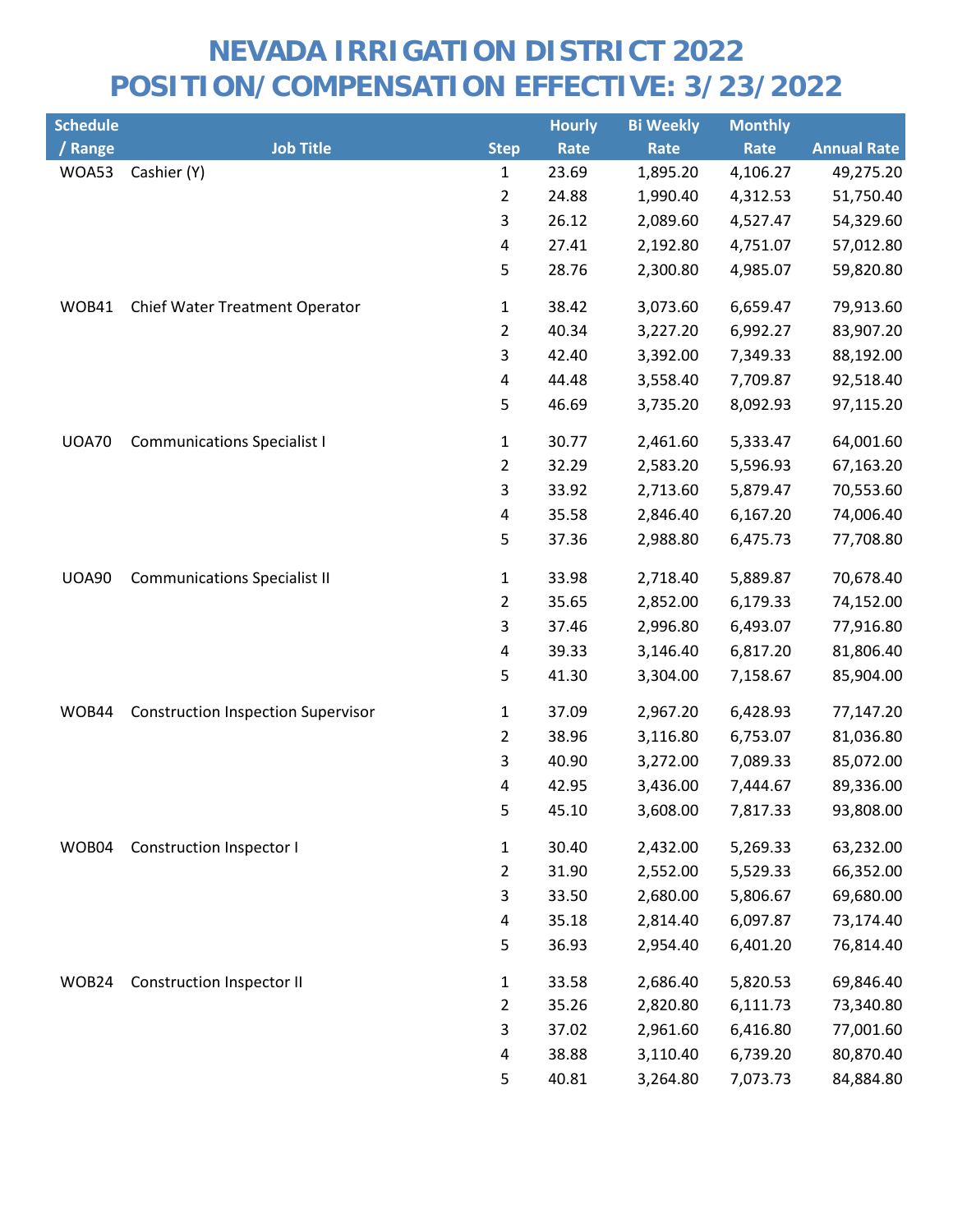| <b>Schedule</b> |                                               |                | <b>Hourly</b> | <b>Bi Weekly</b> | <b>Monthly</b> |                    |
|-----------------|-----------------------------------------------|----------------|---------------|------------------|----------------|--------------------|
| / Range         | <b>Job Title</b>                              | <b>Step</b>    | <b>Rate</b>   | Rate             | Rate           | <b>Annual Rate</b> |
| <b>UOC21</b>    | Controller                                    | 1              | 54.20         | 4,336.00         | 9,394.67       | 112,736.00         |
|                 |                                               | $\overline{c}$ | 56.90         | 4,552.00         | 9,862.67       | 118,352.00         |
|                 |                                               | 3              | 59.72         | 4,777.60         | 10,351.47      | 124,217.60         |
|                 |                                               | 4              | 62.72         | 5,017.60         | 10,871.47      | 130,457.60         |
|                 |                                               | 5              | 65.87         | 5,269.60         | 11,417.47      | 137,009.60         |
| WOA86           | <b>Cross Connection Control Technician I</b>  | 1              | 28.85         | 2,308.00         | 5,000.67       | 60,008.00          |
|                 |                                               | $\overline{2}$ | 30.28         | 2,422.40         | 5,248.53       | 62,982.40          |
|                 |                                               | 3              | 31.81         | 2,544.80         | 5,513.73       | 66,164.80          |
|                 |                                               | 4              | 33.39         | 2,671.20         | 5,787.60       | 69,451.20          |
|                 |                                               | 5              | 35.08         | 2,806.40         | 6,080.53       | 72,966.40          |
| WOB07           | <b>Cross Connection Control Technician II</b> | 1              | 31.90         | 2,552.00         | 5,529.33       | 66,352.00          |
|                 |                                               | 2              | 33.50         | 2,680.00         | 5,806.67       | 69,680.00          |
|                 |                                               | 3              | 35.17         | 2,813.60         | 6,096.13       | 73,153.60          |
|                 |                                               | 4              | 36.93         | 2,954.40         | 6,401.20       | 76,814.40          |
|                 |                                               | 5              | 38.77         | 3,101.60         | 6,720.13       | 80,641.60          |
| WOB78           | <b>Customer Service Administrator</b>         | $\mathbf{1}$   | 48.84         | 3,907.20         | 8,465.60       | 101,587.20         |
|                 |                                               | $\overline{2}$ | 51.25         | 4,100.00         | 8,883.33       | 106,600.00         |
|                 |                                               | 3              | 53.84         | 4,307.20         | 9,332.27       | 111,987.20         |
|                 |                                               | 4              | 56.51         | 4,520.80         | 9,795.07       | 117,540.80         |
|                 |                                               | 5              | 59.28         | 4,742.40         | 10,275.20      | 123,302.40         |
| WOA42           | <b>Customer Service Representative I</b>      | 1              | 23.93         | 1,914.40         | 4,147.87       | 49,774.40          |
|                 |                                               | $\overline{2}$ | 25.11         | 2,008.80         | 4,352.40       | 52,228.80          |
|                 |                                               | 3              | 26.39         | 2,111.20         | 4,574.27       | 54,891.20          |
|                 |                                               | 4              | 27.70         | 2,216.00         | 4,801.33       | 57,616.00          |
|                 |                                               | 5              | 29.08         | 2,326.40         | 5,040.53       | 60,486.40          |
| WOA62           | Customer Service Representative II            | $\mathbf{1}$   | 26.42         | 2,113.60         | 4,579.47       | 54,953.60          |
|                 |                                               | $\overline{2}$ | 27.74         | 2,219.20         | 4,808.27       | 57,699.20          |
|                 |                                               | 3              | 29.13         | 2,330.40         | 5,049.20       | 60,590.40          |
|                 |                                               | 4              | 30.62         | 2,449.60         | 5,307.47       | 63,689.60          |
|                 |                                               | 5              | 32.12         | 2,569.60         | 5,567.47       | 66,809.60          |
| WOA55           | <b>Customer Service Technician I</b>          | $\mathbf{1}$   | 23.92         | 1,913.60         | 4,146.13       | 49,753.60          |
|                 |                                               | $\overline{2}$ | 25.10         | 2,008.00         | 4,350.67       | 52,208.00          |
|                 |                                               | 3              | 26.36         | 2,108.80         | 4,569.07       | 54,828.80          |
|                 |                                               | 4              | 27.68         | 2,214.40         | 4,797.87       | 57,574.40          |
|                 |                                               | 5              | 29.08         | 2,326.40         | 5,040.53       | 60,486.40          |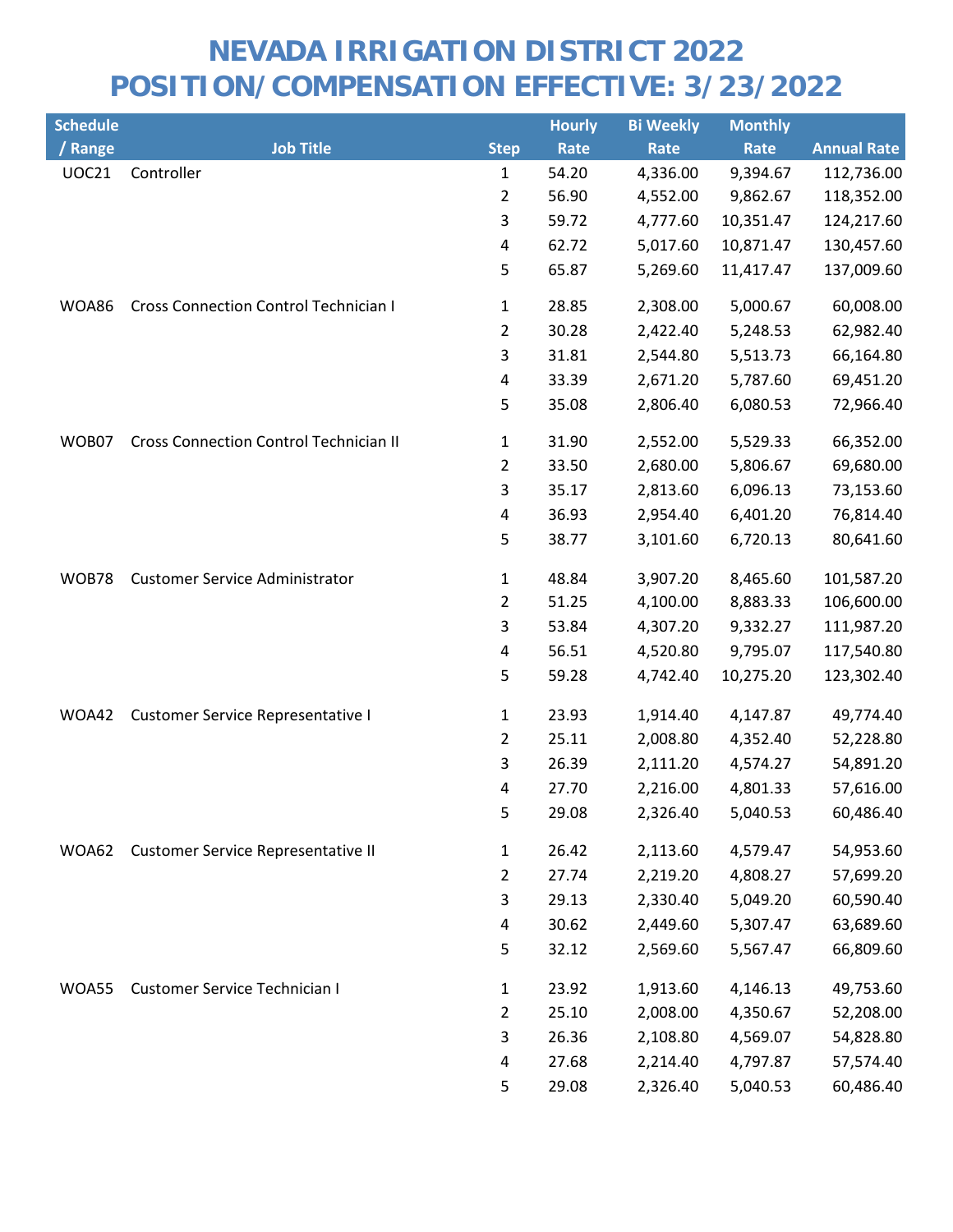| <b>Schedule</b> |                                          |                | <b>Hourly</b> | <b>Bi Weekly</b> | <b>Monthly</b> |                    |
|-----------------|------------------------------------------|----------------|---------------|------------------|----------------|--------------------|
| / Range         | <b>Job Title</b>                         | <b>Step</b>    | Rate          | Rate             | Rate           | <b>Annual Rate</b> |
| WOA75           | Customer Service Technician II           | 1              | 26.44         | 2,115.20         | 4,582.93       | 54,995.20          |
|                 |                                          | 2              | 27.73         | 2,218.40         | 4,806.53       | 57,678.40          |
|                 |                                          | 3              | 29.12         | 2,329.60         | 5,047.47       | 60,569.60          |
|                 |                                          | 4              | 30.59         | 2,447.20         | 5,302.27       | 63,627.20          |
|                 |                                          | 5              | 32.12         | 2,569.60         | 5,567.47       | 66,809.60          |
| DIR01           | Director                                 | $\mathbf 1$    | 7.21          | 576.92           | 1,250.00       | 15,000.00          |
| WOA55           | Dispatcher I                             | $\mathbf{1}$   | 23.92         | 1,913.60         | 4,146.13       | 49,753.60          |
|                 |                                          | $\overline{2}$ | 25.10         | 2,008.00         | 4,350.67       | 52,208.00          |
|                 |                                          | 3              | 26.36         | 2,108.80         | 4,569.07       | 54,828.80          |
|                 |                                          | 4              | 27.68         | 2,214.40         | 4,797.87       | 57,574.40          |
|                 |                                          | 5              | 29.08         | 2,326.40         | 5,040.53       | 60,486.40          |
| WOA75           | Dispatcher II                            | $\mathbf{1}$   | 26.44         | 2,115.20         | 4,582.93       | 54,995.20          |
|                 |                                          | $\overline{2}$ | 27.73         | 2,218.40         | 4,806.53       | 57,678.40          |
|                 |                                          | 3              | 29.12         | 2,329.60         | 5,047.47       | 60,569.60          |
|                 |                                          | 4              | 30.59         | 2,447.20         | 5,302.27       | 63,627.20          |
|                 |                                          | 5              | 32.12         | 2,569.60         | 5,567.47       | 66,809.60          |
| WOB92           | <b>Electrical Systems Superintendent</b> | $\mathbf{1}$   | 54.22         | 4,337.60         | 9,398.13       | 112,777.60         |
|                 |                                          | $\overline{2}$ | 56.91         | 4,552.80         | 9,864.40       | 118,372.80         |
|                 |                                          | 3              | 59.75         | 4,780.00         | 10,356.67      | 124,280.00         |
|                 |                                          | 4              | 62.74         | 5,019.20         | 10,874.93      | 130,499.20         |
|                 |                                          | 5              | 65.87         | 5,269.60         | 11,417.47      | 137,009.60         |
| WOB28           | Electrical Systems Technician I          | 1              | 39.78         | 3,182.40         | 6,895.20       | 82,742.40          |
|                 |                                          | $\overline{2}$ | 41.75         | 3,340.00         | 7,236.67       | 86,840.00          |
|                 |                                          | 3              | 43.84         | 3,507.20         | 7,598.93       | 91,187.20          |
|                 |                                          | 4              | 46.02         | 3,681.60         | 7,976.80       | 95,721.60          |
|                 |                                          | 5              | 48.32         | 3,865.60         | 8,375.47       | 100,505.60         |
| WOB48           | Electrical Systems Technician II         | 1              | 43.92         | 3,513.60         | 7,612.80       | 91,353.60          |
|                 |                                          | $\overline{2}$ | 46.13         | 3,690.40         | 7,995.87       | 95,950.40          |
|                 |                                          | 3              | 48.44         | 3,875.20         | 8,396.27       | 100,755.20         |
|                 |                                          | 4              | 50.86         | 4,068.80         | 8,815.73       | 105,788.80         |
|                 |                                          | 5              | 53.38         | 4,270.40         | 9,252.53       | 111,030.40         |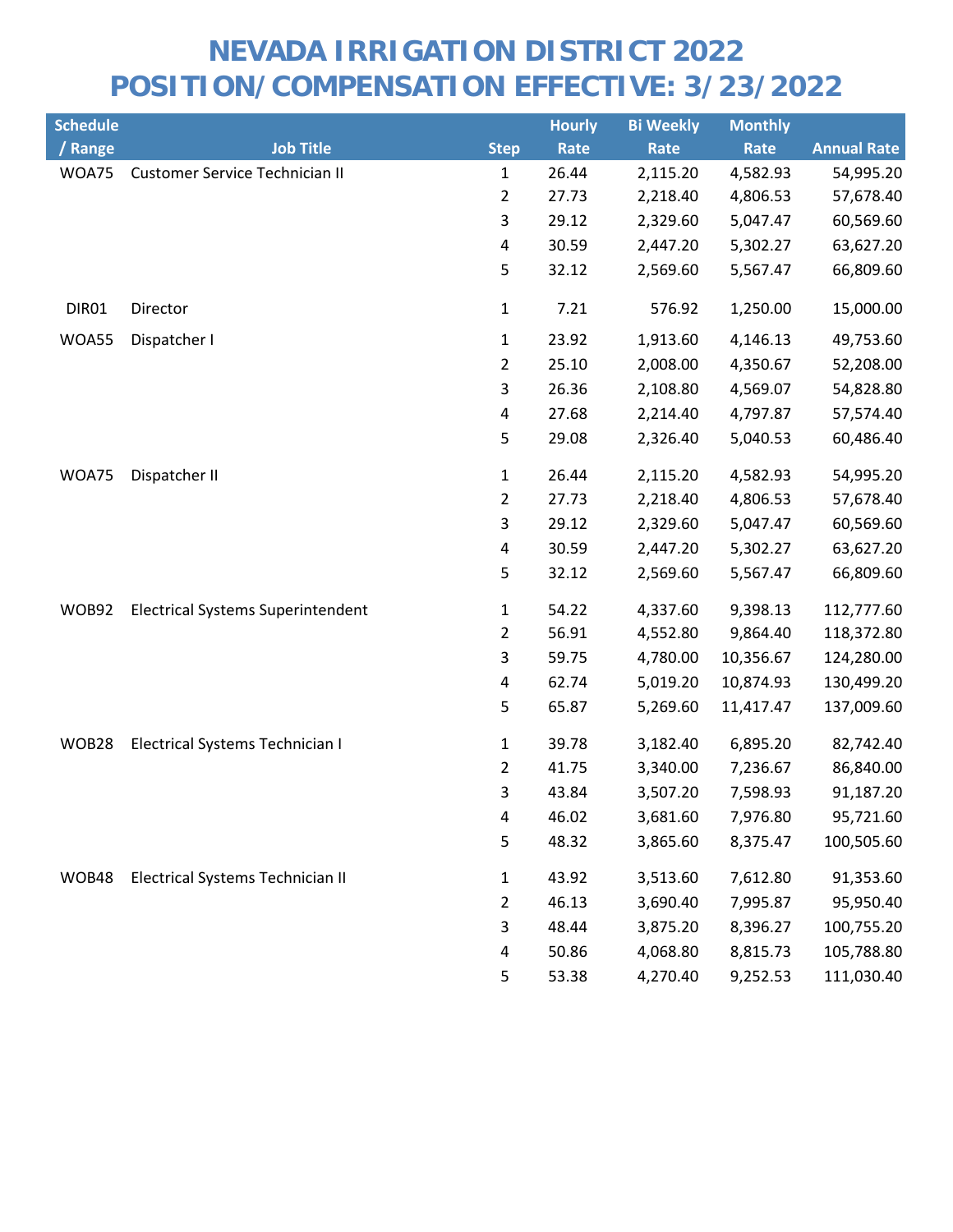| <b>Schedule</b> |                                       |                | <b>Hourly</b> | <b>Bi Weekly</b> | <b>Monthly</b> |                    |
|-----------------|---------------------------------------|----------------|---------------|------------------|----------------|--------------------|
| / Range         | <b>Job Title</b>                      | <b>Step</b>    | <b>Rate</b>   | Rate             | Rate           | <b>Annual Rate</b> |
| MOC82           | <b>Engineering Manager</b>            | 1              | 77.58         | 6,206.40         | 13,447.20      | 161,366.40         |
|                 |                                       | $\overline{2}$ | 81.66         | 6,532.80         | 14,154.40      | 169,852.80         |
|                 |                                       | 3              | 85.96         | 6,876.80         | 14,899.73      | 178,796.80         |
|                 |                                       | 4              | 90.48         | 7,238.40         | 15,683.20      | 188,198.40         |
|                 |                                       | 5              | 95.24         | 7,619.20         | 16,508.27      | 198,099.20         |
|                 |                                       | 6              | 100.00        | 8,000.00         | 17,333.33      | 208,000.00         |
|                 |                                       | $\overline{7}$ | 105.00        | 8,400.00         | 18,200.00      | 218,400.00         |
| WOB03           | <b>Engineering Technician I</b>       | 1              | 30.23         | 2,418.40         | 5,239.87       | 62,878.40          |
|                 |                                       | $\overline{2}$ | 31.76         | 2,540.80         | 5,505.07       | 66,060.80          |
|                 |                                       | 3              | 33.32         | 2,665.60         | 5,775.47       | 69,305.60          |
|                 |                                       | $\pmb{4}$      | 34.99         | 2,799.20         | 6,064.93       | 72,779.20          |
|                 |                                       | 5              | 36.74         | 2,939.20         | 6,368.27       | 76,419.20          |
| WOB23           | <b>Engineering Technician II</b>      | 1              | 33.38         | 2,670.40         | 5,785.87       | 69,430.40          |
|                 |                                       | 2              | 35.07         | 2,805.60         | 6,078.80       | 72,945.60          |
|                 |                                       | 3              | 36.81         | 2,944.80         | 6,380.40       | 76,564.80          |
|                 |                                       | 4              | 38.67         | 3,093.60         | 6,702.80       | 80,433.60          |
|                 |                                       | 5              | 40.59         | 3,247.20         | 7,035.60       | 84,427.20          |
| UOC03           | Environmental Resources Administrator | 1              | 49.54         | 3,963.20         | 8,586.93       | 103,043.20         |
|                 |                                       | $\overline{2}$ | 52.00         | 4,160.00         | 9,013.33       | 108,160.00         |
|                 |                                       | 3              | 54.62         | 4,369.60         | 9,467.47       | 113,609.60         |
|                 |                                       | 4              | 57.32         | 4,585.60         | 9,935.47       | 119,225.60         |
|                 |                                       | 5              | 60.23         | 4,818.40         | 10,439.87      | 125,278.40         |
| <b>UOA85</b>    | Environmental Resources Technician I  | 1              | 27.77         | 2,221.60         | 4,813.47       | 57,761.60          |
|                 |                                       | $\overline{2}$ | 29.14         | 2,331.20         | 5,050.93       | 60,611.20          |
|                 |                                       | 3              | 30.62         | 2,449.60         | 5,307.47       | 63,689.60          |
|                 |                                       | 4              | 32.14         | 2,571.20         | 5,570.93       | 66,851.20          |
|                 |                                       | 5              | 33.76         | 2,700.80         | 5,851.73       | 70,220.80          |
| UOB03           | Environmental Resources Technician II | 1              | 30.23         | 2,418.40         | 5,239.87       | 62,878.40          |
|                 |                                       | $\overline{2}$ | 31.76         | 2,540.80         | 5,505.07       | 66,060.80          |
|                 |                                       | 3              | 33.32         | 2,665.60         | 5,775.47       | 69,305.60          |
|                 |                                       | 4              | 34.99         | 2,799.20         | 6,064.93       | 72,779.20          |
|                 |                                       | 5              | 36.74         | 2,939.20         | 6,368.27       | 76,419.20          |
| <b>WOA82</b>    | <b>Equipment Mechanic I</b>           | 1              | 27.37         | 2,189.60         | 4,744.13       | 56,929.60          |
|                 |                                       | $\overline{2}$ | 28.70         | 2,296.00         | 4,974.67       | 59,696.00          |
|                 |                                       | 3              | 30.17         | 2,413.60         | 5,229.47       | 62,753.60          |
|                 |                                       | 4              | 31.67         | 2,533.60         | 5,489.47       | 65,873.60          |
|                 |                                       | 5              | 33.26         | 2,660.80         | 5,765.07       | 69,180.80          |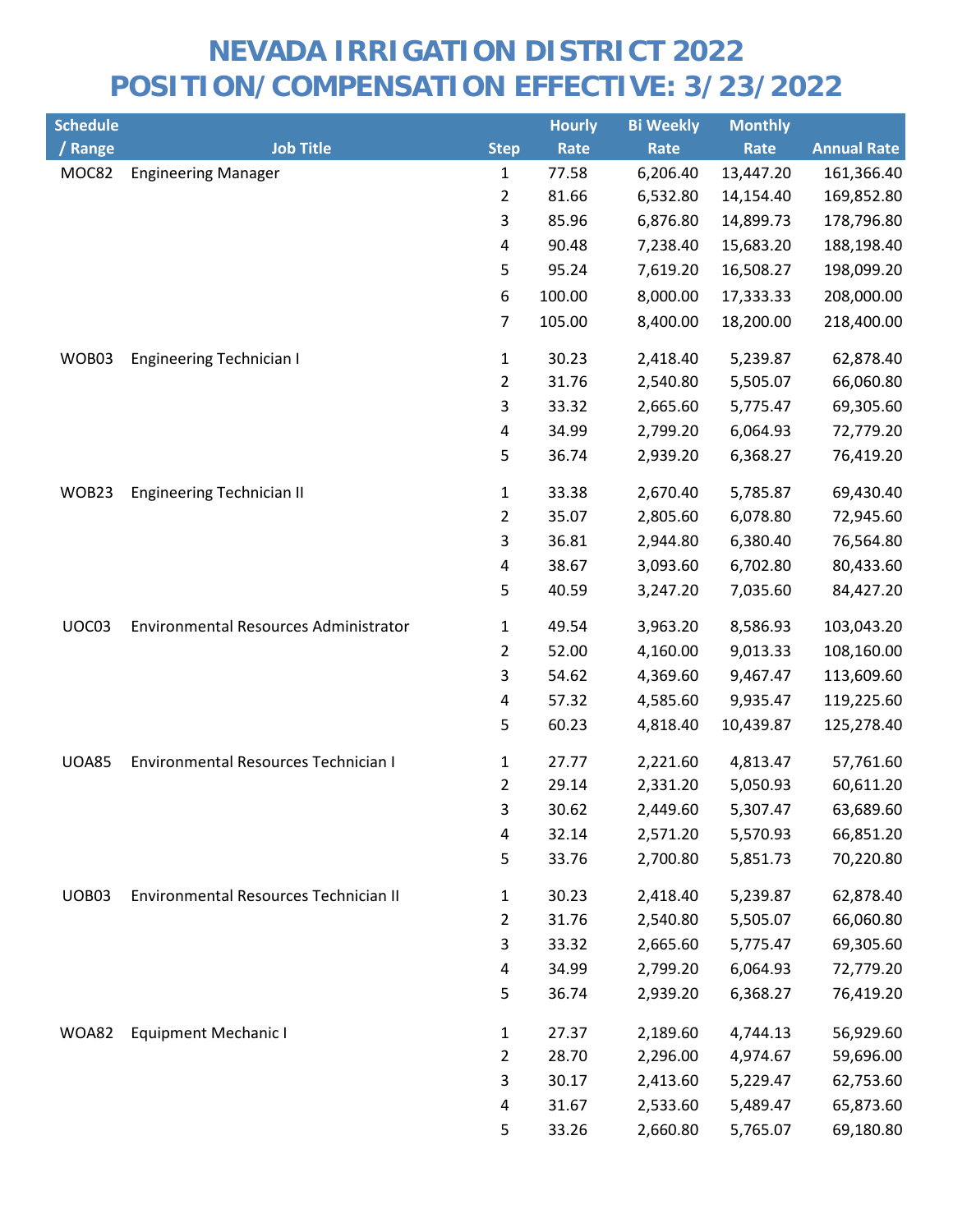| <b>Schedule</b> |                                      |                         | <b>Hourly</b> | <b>Bi Weekly</b> | <b>Monthly</b> |                    |
|-----------------|--------------------------------------|-------------------------|---------------|------------------|----------------|--------------------|
| / Range         | <b>Job Title</b>                     | <b>Step</b>             | Rate          | Rate             | Rate           | <b>Annual Rate</b> |
| WOB02           | <b>Equipment Mechanic II</b>         | $\mathbf{1}$            | 30.10         | 2,408.00         | 5,217.33       | 62,608.00          |
|                 |                                      | $\overline{2}$          | 31.59         | 2,527.20         | 5,475.60       | 65,707.20          |
|                 |                                      | 3                       | 33.17         | 2,653.60         | 5,749.47       | 68,993.60          |
|                 |                                      | $\pmb{4}$               | 34.82         | 2,785.60         | 6,035.47       | 72,425.60          |
|                 |                                      | 5                       | 36.57         | 2,925.60         | 6,338.80       | 76,065.60          |
| WOB32           | <b>Equipment Mechanic Supervisor</b> | $\mathbf{1}$            | 36.34         | 2,907.20         | 6,298.93       | 75,587.20          |
|                 |                                      | $\overline{2}$          | 38.15         | 3,052.00         | 6,612.67       | 79,352.00          |
|                 |                                      | 3                       | 40.08         | 3,206.40         | 6,947.20       | 83,366.40          |
|                 |                                      | 4                       | 42.05         | 3,364.00         | 7,288.67       | 87,464.00          |
|                 |                                      | 5                       | 44.15         | 3,532.00         | 7,652.67       | 91,832.00          |
| WOA95           | <b>Equipment Operator</b>            | $\mathbf{1}$            | 29.53         | 2,362.40         | 5,118.53       | 61,422.40          |
|                 |                                      | $\overline{2}$          | 31.02         | 2,481.60         | 5,376.80       | 64,521.60          |
|                 |                                      | 3                       | 32.57         | 2,605.60         | 5,645.47       | 67,745.60          |
|                 |                                      | 4                       | 34.21         | 2,736.80         | 5,929.73       | 71,156.80          |
|                 |                                      | 5                       | 35.90         | 2,872.00         | 6,222.67       | 74,672.00          |
| WOA53           | <b>Equipment Service Worker</b>      | $\mathbf{1}$            | 23.69         | 1,895.20         | 4,106.27       | 49,275.20          |
|                 |                                      | $\overline{2}$          | 24.88         | 1,990.40         | 4,312.53       | 51,750.40          |
|                 |                                      | 3                       | 26.12         | 2,089.60         | 4,527.47       | 54,329.60          |
|                 |                                      | 4                       | 27.41         | 2,192.80         | 4,751.07       | 57,012.80          |
|                 |                                      | 5                       | 28.76         | 2,300.80         | 4,985.07       | 59,820.80          |
| WOA72           | <b>Facility Ranger</b>               | $\mathbf{1}$            | 26.14         | 2,091.20         | 4,530.93       | 54,371.20          |
|                 |                                      | $\overline{2}$          | 27.47         | 2,197.60         | 4,761.47       | 57,137.60          |
|                 |                                      | 3                       | 28.83         | 2,306.40         | 4,997.20       | 59,966.40          |
|                 |                                      | 4                       | 30.26         | 2,420.80         | 5,245.07       | 62,940.80          |
|                 |                                      | 5                       | 32.60         | 2,608.00         | 5,650.67       | 67,808.00          |
| <b>UOB20</b>    | <b>Finance Analyst</b>               | $\mathbf{1}$            | 38.85         | 3,108.00         | 6,734.00       | 80,808.00          |
|                 |                                      | $\overline{2}$          | 40.77         | 3,261.60         | 7,066.80       | 84,801.60          |
|                 |                                      | 3                       | 42.80         | 3,424.00         | 7,418.67       | 89,024.00          |
|                 |                                      | $\overline{\mathbf{4}}$ | 44.97         | 3,597.60         | 7,794.80       | 93,537.60          |
|                 |                                      | 5                       | 47.21         | 3,776.80         | 8,183.07       | 98,196.80          |
| WOA41           | Finance Assistant I                  | $\mathbf{1}$            | 22.31         | 1,784.80         | 3,867.07       | 46,404.80          |
|                 |                                      | $\overline{2}$          | 23.41         | 1,872.80         | 4,057.73       | 48,692.80          |
|                 |                                      | 3                       | 24.60         | 1,968.00         | 4,264.00       | 51,168.00          |
|                 |                                      | 4                       | 25.82         | 2,065.60         | 4,475.47       | 53,705.60          |
|                 |                                      | 5                       | 27.11         | 2,168.80         | 4,699.07       | 56,388.80          |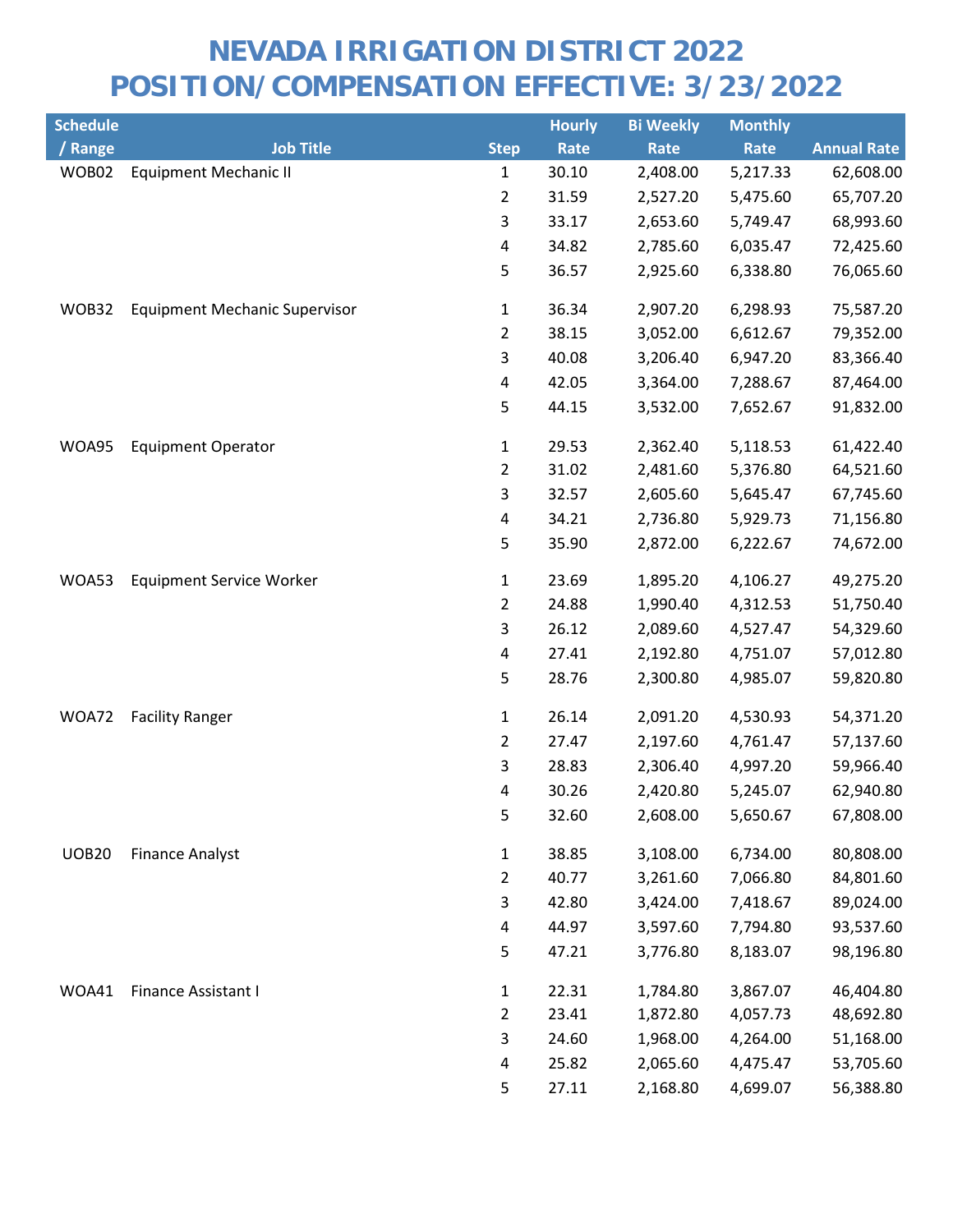| <b>Schedule</b> |                                  |                | <b>Hourly</b> | <b>Bi Weekly</b> | <b>Monthly</b> |                    |
|-----------------|----------------------------------|----------------|---------------|------------------|----------------|--------------------|
| / Range         | <b>Job Title</b>                 | <b>Step</b>    | Rate          | Rate             | Rate           | <b>Annual Rate</b> |
| WOA61           | <b>Finance Assistant II</b>      | $\mathbf{1}$   | 24.63         | 1,970.40         | 4,269.20       | 51,230.40          |
|                 |                                  | $\overline{2}$ | 25.86         | 2,068.80         | 4,482.40       | 53,788.80          |
|                 |                                  | 3              | 27.15         | 2,172.00         | 4,706.00       | 56,472.00          |
|                 |                                  | 4              | 28.54         | 2,283.20         | 4,946.93       | 59,363.20          |
|                 |                                  | 5              | 29.94         | 2,395.20         | 5,189.60       | 62,275.20          |
| MOC66           | <b>Finance Manager</b>           | $\mathbf{1}$   | 77.58         | 6,206.40         | 13,447.20      | 161,366.40         |
|                 |                                  | $\overline{2}$ | 81.66         | 6,532.80         | 14,154.40      | 169,852.80         |
|                 |                                  | $\mathsf{3}$   | 85.96         | 6,876.80         | 14,899.73      | 178,796.80         |
|                 |                                  | 4              | 90.48         | 7,238.40         | 15,683.20      | 188,198.40         |
|                 |                                  | 5              | 95.24         | 7,619.20         | 16,508.27      | 198,099.20         |
|                 |                                  | 6              | 100.00        | 8,000.00         | 17,333.33      | 208,000.00         |
|                 |                                  | 7              | 105.00        | 8,400.00         | 18,200.00      | 218,400.00         |
| GM001           | <b>General Manager</b>           | $\mathbf{1}$   | 124.67        | 9,973.60         | 21,609.47      | 259,313.60         |
| WOB03           | GIS Technician I                 | 1              | 30.23         | 2,418.40         | 5,239.87       | 62,878.40          |
|                 |                                  | $\overline{2}$ | 31.76         | 2,540.80         | 5,505.07       | 66,060.80          |
|                 |                                  | $\mathsf{3}$   | 33.32         | 2,665.60         | 5,775.47       | 69,305.60          |
|                 |                                  | 4              | 34.99         | 2,799.20         | 6,064.93       | 72,779.20          |
|                 |                                  | 5              | 36.74         | 2,939.20         | 6,368.27       | 76,419.20          |
| WOB23           | <b>GIS Technician II</b>         | $\mathbf{1}$   | 33.38         | 2,670.40         | 5,785.87       | 69,430.40          |
|                 |                                  | $\overline{2}$ | 35.07         | 2,805.60         | 6,078.80       | 72,945.60          |
|                 |                                  | 3              | 36.81         | 2,944.80         | 6,380.40       | 76,564.80          |
|                 |                                  | 4              | 38.67         | 3,093.60         | 6,702.80       | 80,433.60          |
|                 |                                  | 5              | 40.59         | 3,247.20         | 7,035.60       | 84,427.20          |
| MOB72           | Human Resources Manager          | 1              | 57.18         | 4,574.40         | 9,911.20       | 118,934.40         |
|                 |                                  | $\overline{2}$ | 60.19         | 4,815.20         | 10,432.93      | 125,195.20         |
|                 |                                  | 3              | 63.36         | 5,068.80         | 10,982.40      | 131,788.80         |
|                 |                                  | 4              | 66.69         | 5,335.20         | 11,559.60      | 138,715.20         |
|                 |                                  | 5              | 70.20         | 5,616.00         | 12,168.00      | 146,016.00         |
|                 |                                  | 6              | 73.71         | 5,896.80         | 12,776.40      | 153,316.80         |
|                 |                                  | 7              | 77.40         | 6,192.00         | 13,416.00      | 160,992.00         |
| <b>UOB13</b>    | Human Resources Representative I | 1              | 31.79         | 2,543.20         | 5,510.27       | 66,123.20          |
|                 |                                  | $\overline{2}$ | 33.36         | 2,668.80         | 5,782.40       | 69,388.80          |
|                 |                                  | 3              | 35.02         | 2,801.60         | 6,070.13       | 72,841.60          |
|                 |                                  | 4              | 36.77         | 2,941.60         | 6,373.47       | 76,481.60          |
|                 |                                  | 5              | 38.63         | 3,090.40         | 6,695.87       | 80,350.40          |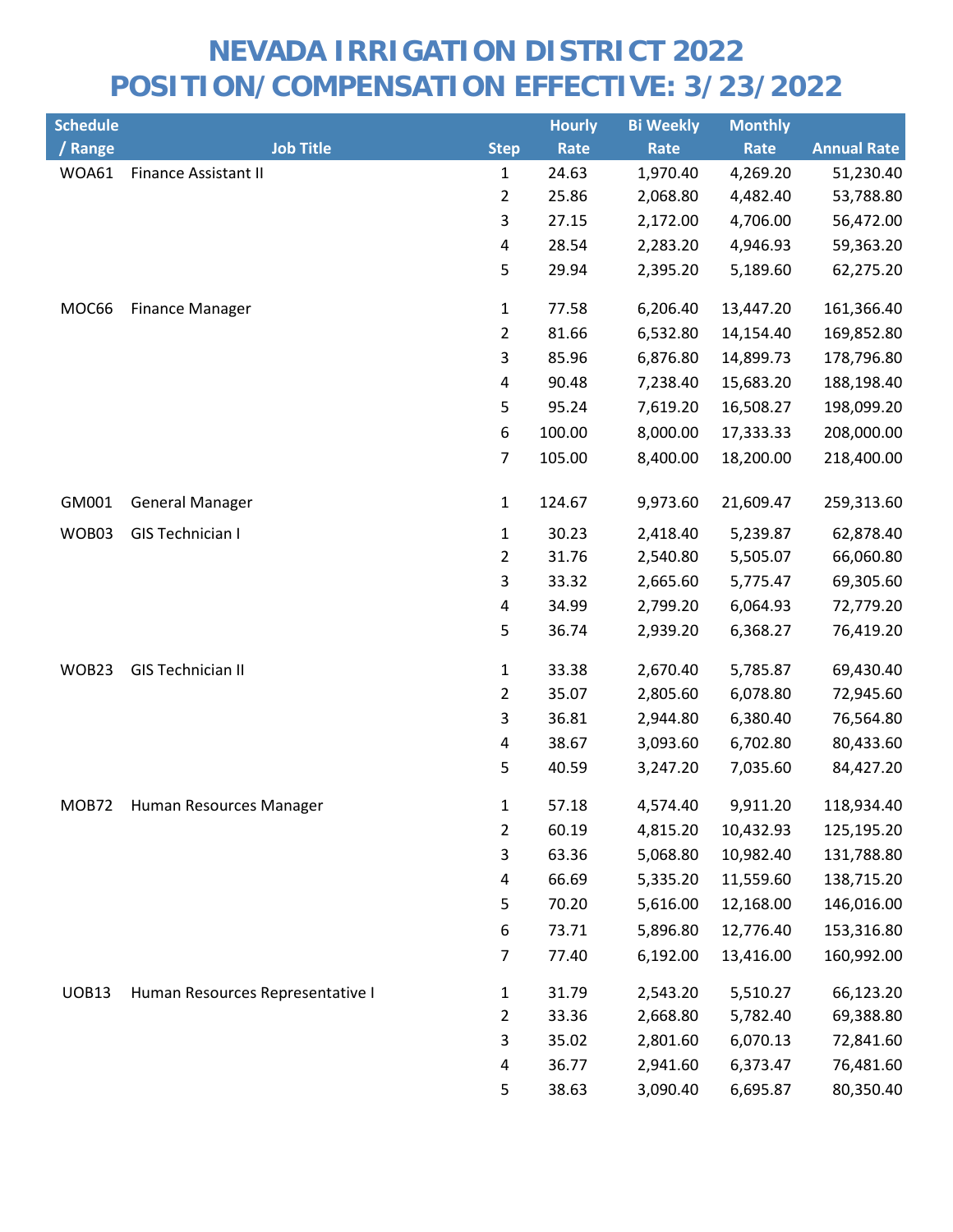| <b>Schedule</b> |                                                 |                         | <b>Hourly</b> | <b>Bi Weekly</b> | <b>Monthly</b> |                    |
|-----------------|-------------------------------------------------|-------------------------|---------------|------------------|----------------|--------------------|
| / Range         | <b>Job Title</b>                                | <b>Step</b>             | Rate          | Rate             | Rate           | <b>Annual Rate</b> |
| <b>UOB51</b>    | Human Resources Representative II               | $\mathbf{1}$            | 38.41         | 3,072.80         | 6,657.73       | 79,892.80          |
|                 |                                                 | $\overline{2}$          | 40.35         | 3,228.00         | 6,994.00       | 83,928.00          |
|                 |                                                 | 3                       | 42.36         | 3,388.80         | 7,342.40       | 88,108.80          |
|                 |                                                 | 4                       | 44.45         | 3,556.00         | 7,704.67       | 92,456.00          |
|                 |                                                 | 5                       | 46.68         | 3,734.40         | 8,091.20       | 97,094.40          |
| <b>WOA85</b>    | Hydraulic Technician I                          | $\mathbf{1}$            | 28.27         | 2,261.60         | 4,900.13       | 58,801.60          |
|                 |                                                 | $\overline{2}$          | 29.66         | 2,372.80         | 5,141.07       | 61,692.80          |
|                 |                                                 | 3                       | 31.17         | 2,493.60         | 5,402.80       | 64,833.60          |
|                 |                                                 | 4                       | 32.72         | 2,617.60         | 5,671.47       | 68,057.60          |
|                 |                                                 | 5                       | 34.37         | 2,749.60         | 5,957.47       | 71,489.60          |
| WOB06           | Hydraulic Technician II                         | $\mathbf{1}$            | 31.09         | 2,487.20         | 5,388.93       | 64,667.20          |
|                 |                                                 | $\overline{2}$          | 32.65         | 2,612.00         | 5,659.33       | 67,912.00          |
|                 |                                                 | 3                       | 34.28         | 2,742.40         | 5,941.87       | 71,302.40          |
|                 |                                                 | $\overline{\mathbf{4}}$ | 35.99         | 2,879.20         | 6,238.27       | 74,859.20          |
|                 |                                                 | 5                       | 37.78         | 3,022.40         | 6,548.53       | 78,582.40          |
| WOB45           | Hydro Electrical Machinist I                    | $\mathbf{1}$            | 40.67         | 3,253.60         | 7,049.47       | 84,593.60          |
|                 |                                                 | $\overline{2}$          | 42.70         | 3,416.00         | 7,401.33       | 88,816.00          |
|                 |                                                 | 3                       | 44.85         | 3,588.00         | 7,774.00       | 93,288.00          |
|                 |                                                 | 4                       | 47.10         | 3,768.00         | 8,164.00       | 97,968.00          |
|                 |                                                 | 5                       | 49.44         | 3,955.20         | 8,569.60       | 102,835.20         |
| WOB65           | Hydro Electrical Machinist II                   | $\mathbf{1}$            | 44.94         | 3,595.20         | 7,789.60       | 93,475.20          |
|                 |                                                 | $\overline{2}$          | 47.19         | 3,775.20         | 8,179.60       | 98,155.20          |
|                 |                                                 | 3                       | 49.55         | 3,964.00         | 8,588.67       | 103,064.00         |
|                 |                                                 | 4                       | 52.03         | 4,162.40         | 9,018.53       | 108,222.40         |
|                 |                                                 | 5                       | 54.62         | 4,369.60         | 9,467.47       | 113,609.60         |
| WOB55           | <b>Hydroelectric Communication Technician I</b> | 1                       | 42.48         | 3,398.40         | 7,363.20       | 88,358.40          |
|                 |                                                 | $\overline{2}$          | 44.60         | 3,568.00         | 7,730.67       | 92,768.00          |
|                 |                                                 | 3                       | 46.83         | 3,746.40         | 8,117.20       | 97,406.40          |
|                 |                                                 | 4                       | 49.15         | 3,932.00         | 8,519.33       | 102,232.00         |
|                 |                                                 | 5                       | 51.62         | 4,129.60         | 8,947.47       | 107,369.60         |
| WOB75           | Hydroelectric Communication Technician II       | $\mathbf{1}$            | 46.93         | 3,754.40         | 8,134.53       | 97,614.40          |
|                 |                                                 | $\overline{2}$          | 49.29         | 3,943.20         | 8,543.60       | 102,523.20         |
|                 |                                                 | 3                       | 51.74         | 4,139.20         | 8,968.27       | 107,619.20         |
|                 |                                                 | 4                       | 54.30         | 4,344.00         | 9,412.00       | 112,944.00         |
|                 |                                                 | 5                       | 57.07         | 4,565.60         | 9,892.13       | 118,705.60         |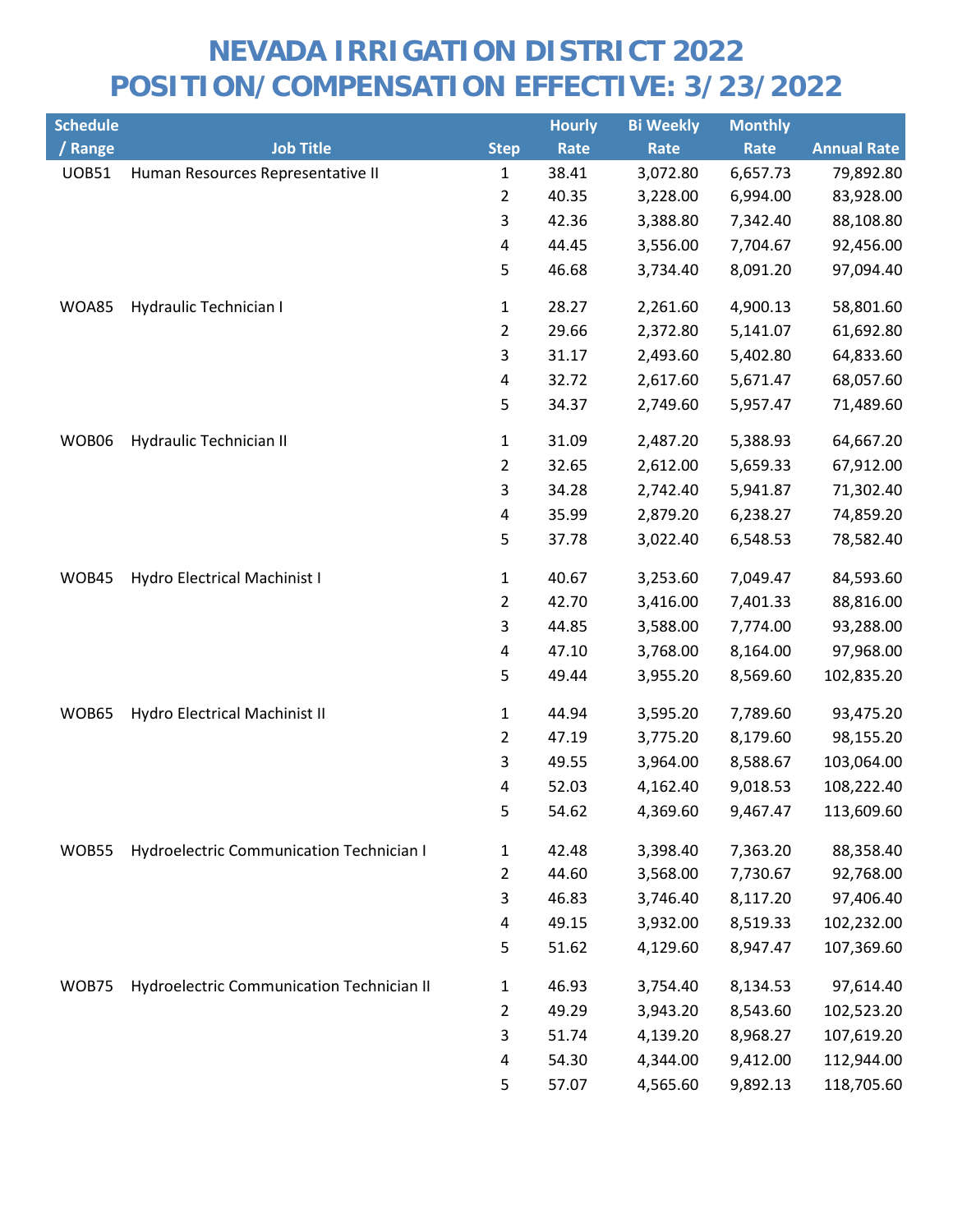| <b>Schedule</b> |                                                |                | <b>Hourly</b> | <b>Bi Weekly</b> | <b>Monthly</b> |                    |
|-----------------|------------------------------------------------|----------------|---------------|------------------|----------------|--------------------|
| / Range         | <b>Job Title</b>                               | <b>Step</b>    | Rate          | Rate             | Rate           | <b>Annual Rate</b> |
| <b>UOC40</b>    | Hydroelectric Compliance Administrator         | 1              | 59.60         | 4,768.00         | 10,330.67      | 123,968.00         |
|                 |                                                | $\overline{2}$ | 62.56         | 5,004.80         | 10,843.73      | 130,124.80         |
|                 |                                                | 3              | 65.66         | 5,252.80         | 11,381.07      | 136,572.80         |
|                 |                                                | 4              | 68.96         | 5,516.80         | 11,953.07      | 143,436.80         |
|                 |                                                | 5              | 72.41         | 5,792.80         | 12,551.07      | 150,612.80         |
| UOC23           | Hydroelectric Compliance Analyst               | $\mathbf{1}$   | 54.72         | 4,377.60         | 9,484.80       | 113,817.60         |
|                 |                                                | $\overline{2}$ | 57.50         | 4,600.00         | 9,966.67       | 119,600.00         |
|                 |                                                | 3              | 60.34         | 4,827.20         | 10,458.93      | 125,507.20         |
|                 |                                                | 4              | 63.34         | 5,067.20         | 10,978.93      | 131,747.20         |
|                 |                                                | 5              | 66.53         | 5,322.40         | 11,531.87      | 138,382.40         |
| WOC30           | Hydroelectric Compliance and                   | 1              | 57.25         | 4,580.00         | 9,923.33       | 119,080.00         |
|                 | <b>Protection Systems Specialist</b>           | 2              | 60.11         | 4,808.80         | 10,419.07      | 125,028.80         |
|                 |                                                | 3              | 63.12         | 5,049.60         | 10,940.80      | 131,289.60         |
|                 |                                                | 4              | 66.28         | 5,302.40         | 11,488.53      | 137,862.40         |
|                 |                                                | 5              | 69.59         | 5,567.20         | 12,062.27      | 144,747.20         |
| WOB09           | Hydroelectric Compliance Technician I          | $\mathbf{1}$   | 32.40         | 2,592.00         | 5,616.00       | 67,392.00          |
|                 |                                                | 2              | 34.04         | 2,723.20         | 5,900.27       | 70,803.20          |
|                 |                                                | 3              | 35.71         | 2,856.80         | 6,189.73       | 74,276.80          |
|                 |                                                | $\pmb{4}$      | 37.50         | 3,000.00         | 6,500.00       | 78,000.00          |
|                 |                                                | 5              | 39.38         | 3,150.40         | 6,825.87       | 81,910.40          |
| WOB25           | Hydroelectric Compliance Technician II         | $\mathbf{1}$   | 35.78         | 2,862.40         | 6,201.87       | 74,422.40          |
|                 |                                                | 2              | 37.60         | 3,008.00         | 6,517.33       | 78,208.00          |
|                 |                                                | 3              | 39.46         | 3,156.80         | 6,839.73       | 82,076.80          |
|                 |                                                | 4              | 41.45         | 3,316.00         | 7,184.67       | 86,216.00          |
|                 |                                                | 5              | 43.51         | 3,480.80         | 7,541.73       | 90,500.80          |
| WOC46           | <b>Hydroelectric Generation Superintendent</b> | 1              | 62.98         | 5,038.40         | 10,916.53      | 130,998.40         |
|                 |                                                | 2              | 66.13         | 5,290.40         | 11,462.53      | 137,550.40         |
|                 |                                                | 3              | 69.44         | 5,555.20         | 12,036.27      | 144,435.20         |
|                 |                                                | 4              | 72.91         | 5,832.80         | 12,637.73      | 151,652.80         |
|                 |                                                | 5              | 76.56         | 6,124.80         | 13,270.40      | 159,244.80         |
| WOC46           | <b>Hydroelectric Maintenance</b>               | $\mathbf{1}$   | 62.98         | 5,038.40         | 10,916.53      | 130,998.40         |
|                 | Superintendent                                 | $\overline{2}$ | 66.13         | 5,290.40         | 11,462.53      | 137,550.40         |
|                 |                                                | 3              | 69.44         | 5,555.20         | 12,036.27      | 144,435.20         |
|                 |                                                | 4              | 72.91         | 5,832.80         | 12,637.73      | 151,652.80         |
|                 |                                                | 5              | 76.56         | 6,124.80         | 13,270.40      | 159,244.80         |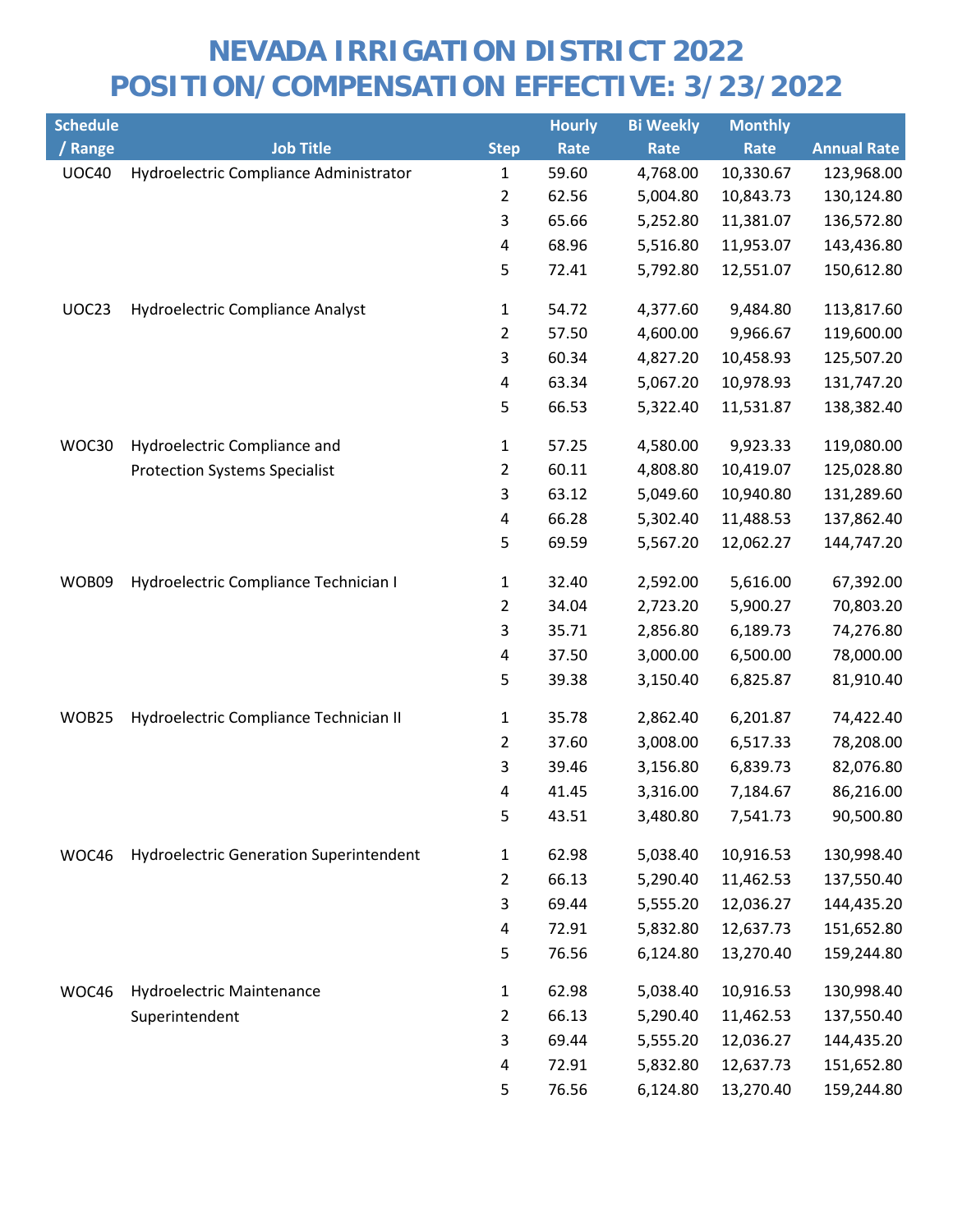| <b>Schedule</b> |                                            |                | <b>Hourly</b> | <b>Bi Weekly</b> | <b>Monthly</b> |                    |
|-----------------|--------------------------------------------|----------------|---------------|------------------|----------------|--------------------|
| / Range         | <b>Job Title</b>                           | <b>Step</b>    | Rate          | Rate             | Rate           | <b>Annual Rate</b> |
| WOB38           | Hydroelectric Maintenance Technician I     | 1              | 36.96         | 2,956.80         | 6,406.40       | 76,876.80          |
|                 |                                            | 2              | 38.82         | 3,105.60         | 6,728.80       | 80,745.60          |
|                 |                                            | 3              | 40.74         | 3,259.20         | 7,061.60       | 84,739.20          |
|                 |                                            | 4              | 42.80         | 3,424.00         | 7,418.67       | 89,024.00          |
|                 |                                            | 5              | 44.92         | 3,593.60         | 7,786.13       | 93,433.60          |
| WOB62           | Hydroelectric Maintenance Technician II    | $\mathbf{1}$   | 41.87         | 3,349.60         | 7,257.47       | 87,089.60          |
|                 |                                            | 2              | 43.97         | 3,517.60         | 7,621.47       | 91,457.60          |
|                 |                                            | 3              | 46.18         | 3,694.40         | 8,004.53       | 96,054.40          |
|                 |                                            | 4              | 48.47         | 3,877.60         | 8,401.47       | 100,817.60         |
|                 |                                            | 5              | 50.88         | 4,070.40         | 8,819.20       | 105,830.40         |
| MOC64           | Hydroelectric Manager                      | 1              | 77.58         | 6,206.40         | 13,447.20      | 161,366.40         |
|                 |                                            | $\overline{2}$ | 81.66         | 6,532.80         | 14,154.40      | 169,852.80         |
|                 |                                            | 3              | 85.96         | 6,876.80         | 14,899.73      | 178,796.80         |
|                 |                                            | 4              | 90.48         | 7,238.40         | 15,683.20      | 188,198.40         |
|                 |                                            | 5              | 95.24         | 7,619.20         | 16,508.27      | 198,099.20         |
|                 |                                            | 6              | 100.00        | 8,000.00         | 17,333.33      | 208,000.00         |
|                 |                                            | 7              | 105.00        | 8,400.00         | 18,200.00      | 218,400.00         |
| WOB46           | Hydroelectric Plant Operator I             | $\mathbf{1}$   | 41.18         | 3,294.40         | 7,137.87       | 85,654.40          |
|                 |                                            | 2              | 43.25         | 3,460.00         | 7,496.67       | 89,960.00          |
|                 |                                            | 3              | 45.43         | 3,634.40         | 7,874.53       | 94,494.40          |
|                 |                                            | 4              | 47.69         | 3,815.20         | 8,266.27       | 99,195.20          |
|                 |                                            | 5              | 50.07         | 4,005.60         | 8,678.80       | 104,145.60         |
| WOB46           | Hydroelectric Plant Operator I - Resident  | 1              | 41.18         | 3,294.40         | 7,137.87       | 85,654.40          |
|                 |                                            | $\overline{2}$ | 43.25         | 3,460.00         | 7,496.67       | 89,960.00          |
|                 |                                            | 3              | 45.43         | 3,634.40         | 7,874.53       | 94,494.40          |
|                 |                                            | 4              | 47.69         | 3,815.20         | 8,266.27       | 99,195.20          |
|                 |                                            | 5              | 50.07         | 4,005.60         | 8,678.80       | 104,145.60         |
| WOB66           | Hydroelectric Plant Operator II            | $\mathbf{1}$   | 45.50         | 3,640.00         | 7,886.67       | 94,640.00          |
|                 |                                            | $\overline{a}$ | 47.78         | 3,822.40         | 8,281.87       | 99,382.40          |
|                 |                                            | 3              | 50.17         | 4,013.60         | 8,696.13       | 104,353.60         |
|                 |                                            | 4              | 52.68         | 4,214.40         | 9,131.20       | 109,574.40         |
|                 |                                            | 5              | 55.31         | 4,424.80         | 9,587.07       | 115,044.80         |
| WOB66           | Hydroelectric Plant Operator II - Resident | 1              | 45.50         | 3,640.00         | 7,886.67       | 94,640.00          |
|                 |                                            | 2              | 47.78         | 3,822.40         | 8,281.87       | 99,382.40          |
|                 |                                            | 3              | 50.17         | 4,013.60         | 8,696.13       | 104,353.60         |
|                 |                                            | 4              | 52.68         | 4,214.40         | 9,131.20       | 109,574.40         |
|                 |                                            | 5              | 55.31         | 4,424.80         | 9,587.07       | 115,044.80         |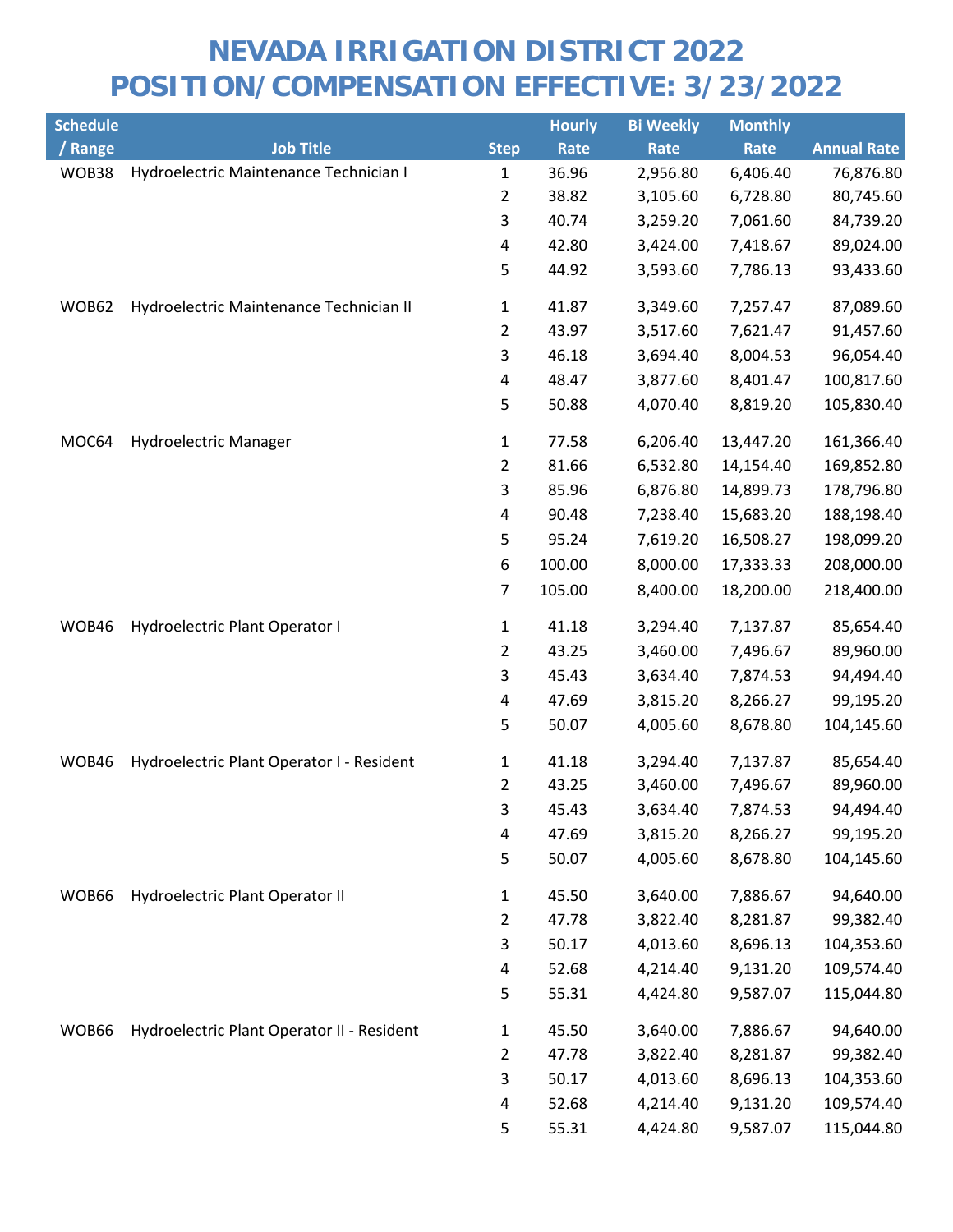| <b>Schedule</b> |                                         |                | <b>Hourly</b> | <b>Bi Weekly</b> | <b>Monthly</b> |                    |
|-----------------|-----------------------------------------|----------------|---------------|------------------|----------------|--------------------|
| / Range         | <b>Job Title</b>                        | <b>Step</b>    | Rate          | Rate             | Rate           | <b>Annual Rate</b> |
| WOB56           | Hydroelectric Systems Technician I      | 1              | 42.64         | 3,411.20         | 7,390.93       | 88,691.20          |
|                 |                                         | 2              | 44.76         | 3,580.80         | 7,758.40       | 93,100.80          |
|                 |                                         | 3              | 47.00         | 3,760.00         | 8,146.67       | 97,760.00          |
|                 |                                         | 4              | 49.33         | 3,946.40         | 8,550.53       | 102,606.40         |
|                 |                                         | 5              | 51.81         | 4,144.80         | 8,980.40       | 107,764.80         |
| WOB76           | Hydroelectric Systems Technician II     | $\mathbf{1}$   | 47.10         | 3,768.00         | 8,164.00       | 97,968.00          |
|                 |                                         | 2              | 49.47         | 3,957.60         | 8,574.80       | 102,897.60         |
|                 |                                         | 3              | 51.93         | 4,154.40         | 9,001.20       | 108,014.40         |
|                 |                                         | 4              | 54.50         | 4,360.00         | 9,446.67       | 113,360.00         |
|                 |                                         | 5              | 57.25         | 4,580.00         | 9,923.33       | 119,080.00         |
| WOB17           | Hydroelectric Water Systems Operator I  | 1              | 32.44         | 2,595.20         | 5,622.93       | 67,475.20          |
|                 |                                         | $\overline{2}$ | 34.05         | 2,724.00         | 5,902.00       | 70,824.00          |
|                 |                                         | 3              | 35.74         | 2,859.20         | 6,194.93       | 74,339.20          |
|                 |                                         | 4              | 37.54         | 3,003.20         | 6,506.93       | 78,083.20          |
|                 |                                         | 5              | 39.39         | 3,151.20         | 6,827.60       | 81,931.20          |
| WOB37           | Hydroelectric Water Systems Operator II | $\mathbf{1}$   | 35.81         | 2,864.80         | 6,207.07       | 74,484.80          |
|                 |                                         | 2              | 37.62         | 3,009.60         | 6,520.80       | 78,249.60          |
|                 |                                         | 3              | 39.48         | 3,158.40         | 6,843.20       | 82,118.40          |
|                 |                                         | 4              | 41.47         | 3,317.60         | 7,188.13       | 86,257.60          |
|                 |                                         | 5              | 43.53         | 3,482.40         | 7,545.20       | 90,542.40          |
| WOB54           | Hydrographer I                          | 1              | 39.19         | 3,135.20         | 6,792.93       | 81,515.20          |
|                 |                                         | 2              | 41.14         | 3,291.20         | 7,130.93       | 85,571.20          |
|                 |                                         | 3              | 43.20         | 3,456.00         | 7,488.00       | 89,856.00          |
|                 |                                         | 4              | 45.34         | 3,627.20         | 7,858.93       | 94,307.20          |
|                 |                                         | 5              | 47.62         | 3,809.60         | 8,254.13       | 99,049.60          |
| WOB74           | Hydrographer II                         | $\mathbf{1}$   | 43.29         | 3,463.20         | 7,503.60       | 90,043.20          |
|                 |                                         | 2              | 45.47         | 3,637.60         | 7,881.47       | 94,577.60          |
|                 |                                         | 3              | 47.73         | 3,818.40         | 8,273.20       | 99,278.40          |
|                 |                                         | 4              | 50.09         | 4,007.20         | 8,682.27       | 104,187.20         |
|                 |                                         | 5              | 52.62         | 4,209.60         | 9,120.80       | 109,449.60         |
| UOC04           | Information Technology Administrator    | $\mathbf{1}$   | 57.74         | 4,619.20         | 10,008.27      | 120,099.20         |
|                 |                                         | 2              | 60.60         | 4,848.00         | 10,504.00      | 126,048.00         |
|                 |                                         | 3              | 63.66         | 5,092.80         | 11,034.40      | 132,412.80         |
|                 |                                         | 4              | 66.80         | 5,344.00         | 11,578.67      | 138,944.00         |
|                 |                                         | 5              | 70.20         | 5,616.00         | 12,168.00      | 146,016.00         |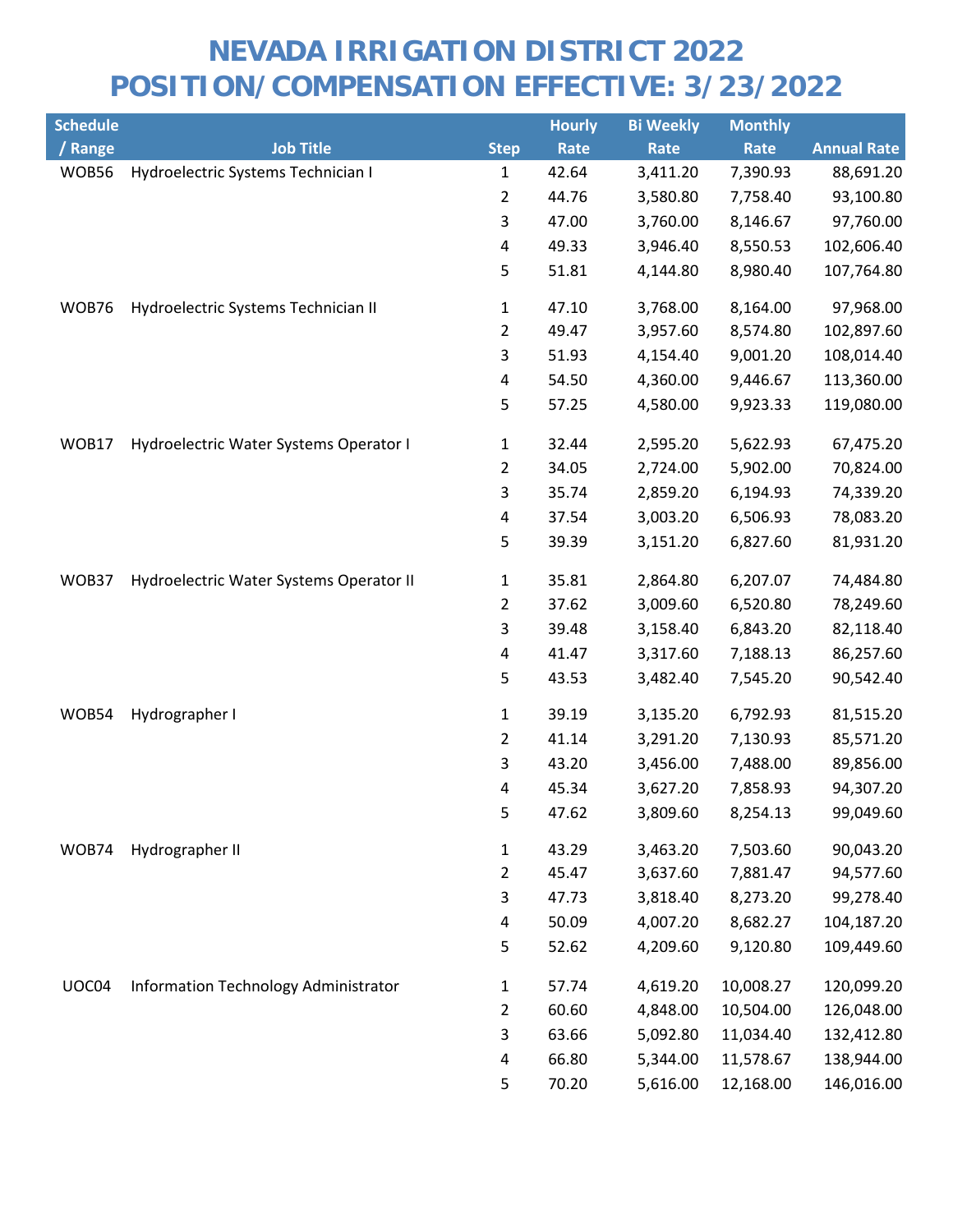| <b>Schedule</b> |                                       |                | <b>Hourly</b> | <b>Bi Weekly</b> | <b>Monthly</b> |                    |
|-----------------|---------------------------------------|----------------|---------------|------------------|----------------|--------------------|
| / Range         | <b>Job Title</b>                      | <b>Step</b>    | Rate          | Rate             | Rate           | <b>Annual Rate</b> |
| <b>UOB77</b>    | <b>Information Technology Analyst</b> | $\mathbf{1}$   | 43.76         | 3,500.80         | 7,585.07       | 91,020.80          |
|                 |                                       | $\overline{2}$ | 45.92         | 3,673.60         | 7,959.47       | 95,513.60          |
|                 |                                       | 3              | 48.24         | 3,859.20         | 8,361.60       | 100,339.20         |
|                 |                                       | 4              | 50.64         | 4,051.21         | 8,777.63       | 105,331.50         |
|                 |                                       | 5              | 53.12         | 4,249.60         | 9,207.47       | 110,489.60         |
| <b>UOB37</b>    | Information Technology Technician     | $\mathbf{1}$   | 35.81         | 2,864.80         | 6,207.07       | 74,484.80          |
|                 |                                       | $\overline{2}$ | 37.62         | 3,009.60         | 6,520.80       | 78,249.60          |
|                 |                                       | 3              | 39.48         | 3,158.40         | 6,843.20       | 82,118.40          |
|                 |                                       | 4              | 41.47         | 3,317.60         | 7,188.13       | 86,257.60          |
|                 |                                       | 5              | 43.53         | 3,482.40         | 7,545.20       | 90,542.40          |
| WOC03           | Land Surveyor                         | 1              | 50.93         | 4,074.40         | 8,827.87       | 105,934.40         |
|                 |                                       | $\overline{2}$ | 53.46         | 4,276.80         | 9,266.40       | 111,196.80         |
|                 |                                       | 3              | 56.15         | 4,492.00         | 9,732.67       | 116,792.00         |
|                 |                                       | 4              | 58.92         | 4,713.60         | 10,212.80      | 122,553.60         |
|                 |                                       | 5              | 61.92         | 4,953.60         | 10,732.80      | 128,793.60         |
| MOC62           | Maintenance Manager                   | $\mathbf{1}$   | 77.58         | 6,206.40         | 13,447.20      | 161,366.40         |
|                 |                                       | $\overline{2}$ | 81.66         | 6,532.80         | 14,154.40      | 169,852.80         |
|                 |                                       | 3              | 85.96         | 6,876.80         | 14,899.73      | 178,796.80         |
|                 |                                       | 4              | 90.48         | 7,238.40         | 15,683.20      | 188,198.40         |
|                 |                                       | 5              | 95.24         | 7,619.20         | 16,508.27      | 198,099.20         |
|                 |                                       | 6              | 100.00        | 8,000.00         | 17,333.33      | 208,000.00         |
|                 |                                       | 7              | 105.00        | 8,400.00         | 18,200.00      | 218,400.00         |
| WOB96           | Maintenance Superintendent            | $\mathbf{1}$   | 49.51         | 3,960.80         | 8,581.73       | 102,980.80         |
|                 |                                       | $\overline{2}$ | 51.98         | 4,158.40         | 9,009.87       | 108,118.40         |
|                 |                                       | 3              | 54.60         | 4,368.00         | 9,464.00       | 113,568.00         |
|                 |                                       | 4              | 57.31         | 4,584.80         | 9,933.73       | 119,204.80         |
|                 |                                       | 5              | 60.20         | 4,816.00         | 10,434.67      | 125,216.00         |
| WOB36           | Maintenance Supervisor                | $\mathbf{1}$   | 35.66         | 2,852.80         | 6,181.07       | 74,172.80          |
|                 |                                       | $\overline{2}$ | 37.42         | 2,993.60         | 6,486.13       | 77,833.60          |
|                 |                                       | 3              | 39.30         | 3,144.00         | 6,812.00       | 81,744.00          |
|                 |                                       | 4              | 41.24         | 3,299.20         | 7,148.27       | 85,779.20          |
|                 |                                       | 5              | 43.32         | 3,465.60         | 7,508.80       | 90,105.60          |
| WOA78           | <b>Management Assistant</b>           | $\mathbf{1}$   | 26.83         | 2,146.40         | 4,650.53       | 55,806.40          |
|                 |                                       | 2              | 28.15         | 2,252.00         | 4,879.33       | 58,552.00          |
|                 |                                       | 3              | 29.58         | 2,366.40         | 5,127.20       | 61,526.40          |
|                 |                                       | 4              | 31.04         | 2,483.20         | 5,380.27       | 64,563.20          |
|                 |                                       | 5              | 32.60         | 2,608.00         | 5,650.67       | 67,808.00          |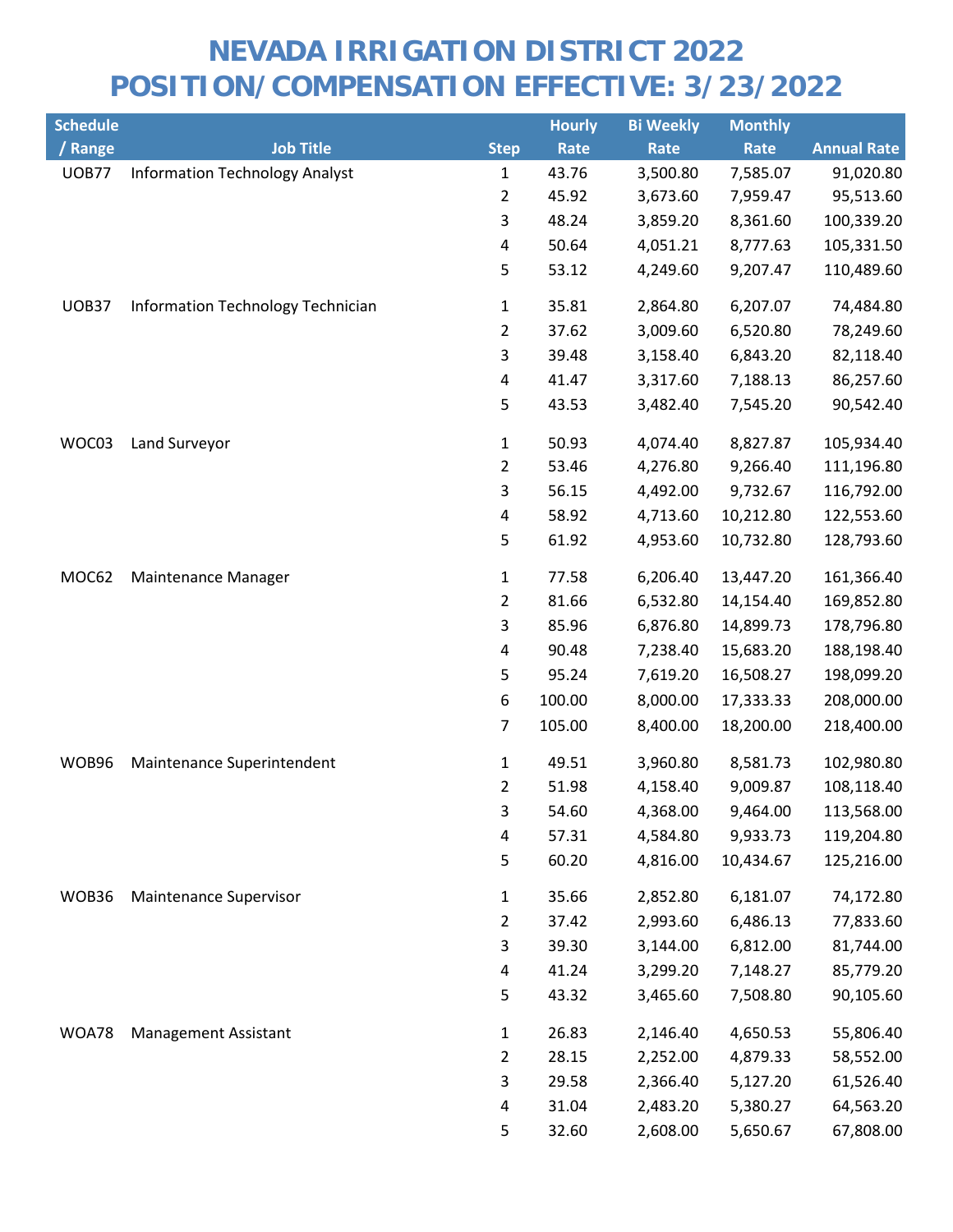| <b>Schedule</b> |                                 |                | <b>Hourly</b> | <b>Bi Weekly</b> | <b>Monthly</b> |                    |
|-----------------|---------------------------------|----------------|---------------|------------------|----------------|--------------------|
| / Range         | <b>Job Title</b>                | <b>Step</b>    | Rate          | Rate             | <b>Rate</b>    | <b>Annual Rate</b> |
| WOA10           | Office Assistant I              | $\mathbf{1}$   | 19.09         | 1,527.20         | 3,308.93       | 39,707.20          |
|                 |                                 | $\overline{2}$ | 20.08         | 1,606.40         | 3,480.53       | 41,766.40          |
|                 |                                 | 3              | 21.05         | 1,684.00         | 3,648.67       | 43,784.00          |
|                 |                                 | $\pmb{4}$      | 22.12         | 1,769.60         | 3,834.13       | 46,009.60          |
|                 |                                 | 5              | 23.25         | 1,860.00         | 4,030.00       | 48,360.00          |
| WOA30           | Office Assistant II             | $\mathbf{1}$   | 21.11         | 1,688.80         | 3,659.07       | 43,908.80          |
|                 |                                 | $\overline{2}$ | 22.16         | 1,772.80         | 3,841.07       | 46,092.80          |
|                 |                                 | 3              | 23.29         | 1,863.20         | 4,036.93       | 48,443.20          |
|                 |                                 | 4              | 24.45         | 1,956.00         | 4,238.00       | 50,856.00          |
|                 |                                 | 5              | 25.67         | 2,053.60         | 4,449.47       | 53,393.60          |
| WOB91           | <b>Operations Administrator</b> | $\mathbf{1}$   | 46.88         | 3,750.40         | 8,125.87       | 97,510.40          |
|                 |                                 | $\overline{2}$ | 49.24         | 3,939.20         | 8,534.93       | 102,419.20         |
|                 |                                 | 3              | 51.69         | 4,135.20         | 8,959.60       | 107,515.20         |
|                 |                                 | 4              | 54.26         | 4,340.80         | 9,405.07       | 112,860.80         |
|                 |                                 | 5              | 57.02         | 4,561.60         | 9,883.47       | 118,601.60         |
| WOA91           | <b>Operations Technician I</b>  | $\mathbf{1}$   | 28.62         | 2,289.60         | 4,960.80       | 59,529.60          |
|                 |                                 | $\overline{2}$ | 30.08         | 2,406.40         | 5,213.87       | 62,566.40          |
|                 |                                 | 3              | 31.57         | 2,525.60         | 5,472.13       | 65,665.60          |
|                 |                                 | 4              | 33.13         | 2,650.40         | 5,742.53       | 68,910.40          |
|                 |                                 | 5              | 34.79         | 2,783.20         | 6,030.27       | 72,363.20          |
| WOB11           | <b>Operations Technician II</b> | $\mathbf{1}$   | 31.48         | 2,518.40         | 5,456.53       | 65,478.40          |
|                 |                                 | $\overline{2}$ | 33.02         | 2,641.60         | 5,723.47       | 68,681.60          |
|                 |                                 | 3              | 34.69         | 2,775.20         | 6,012.93       | 72,155.20          |
|                 |                                 | 4              | 36.41         | 2,912.80         | 6,311.07       | 75,732.80          |
|                 |                                 | 5              | 38.25         | 3,060.00         | 6,630.00       | 79,560.00          |
| WOC43           | <b>Principal Engineer</b>       | $\mathbf{1}$   | 60.46         | 4,836.80         | 10,479.73      | 125,756.80         |
|                 |                                 | $\overline{2}$ | 63.51         | 5,080.80         | 11,008.40      | 132,100.80         |
|                 |                                 | 3              | 66.67         | 5,333.60         | 11,556.13      | 138,673.60         |
|                 |                                 | 4              | 69.99         | 5,599.20         | 12,131.60      | 145,579.20         |
|                 |                                 | 5              | 73.48         | 5,878.40         | 12,736.53      | 152,838.40         |
| <b>UOB52</b>    | Project Manager                 | $\mathbf{1}$   | 38.61         | 3,088.80         | 6,692.40       | 80,308.80          |
|                 |                                 | $\overline{2}$ | 40.53         | 3,242.40         | 7,025.20       | 84,302.40          |
|                 |                                 | 3              | 42.56         | 3,404.80         | 7,377.07       | 88,524.80          |
|                 |                                 | 4              | 44.69         | 3,575.20         | 7,746.27       | 92,955.20          |
|                 |                                 | 5              | 46.90         | 3,752.00         | 8,129.33       | 97,552.00          |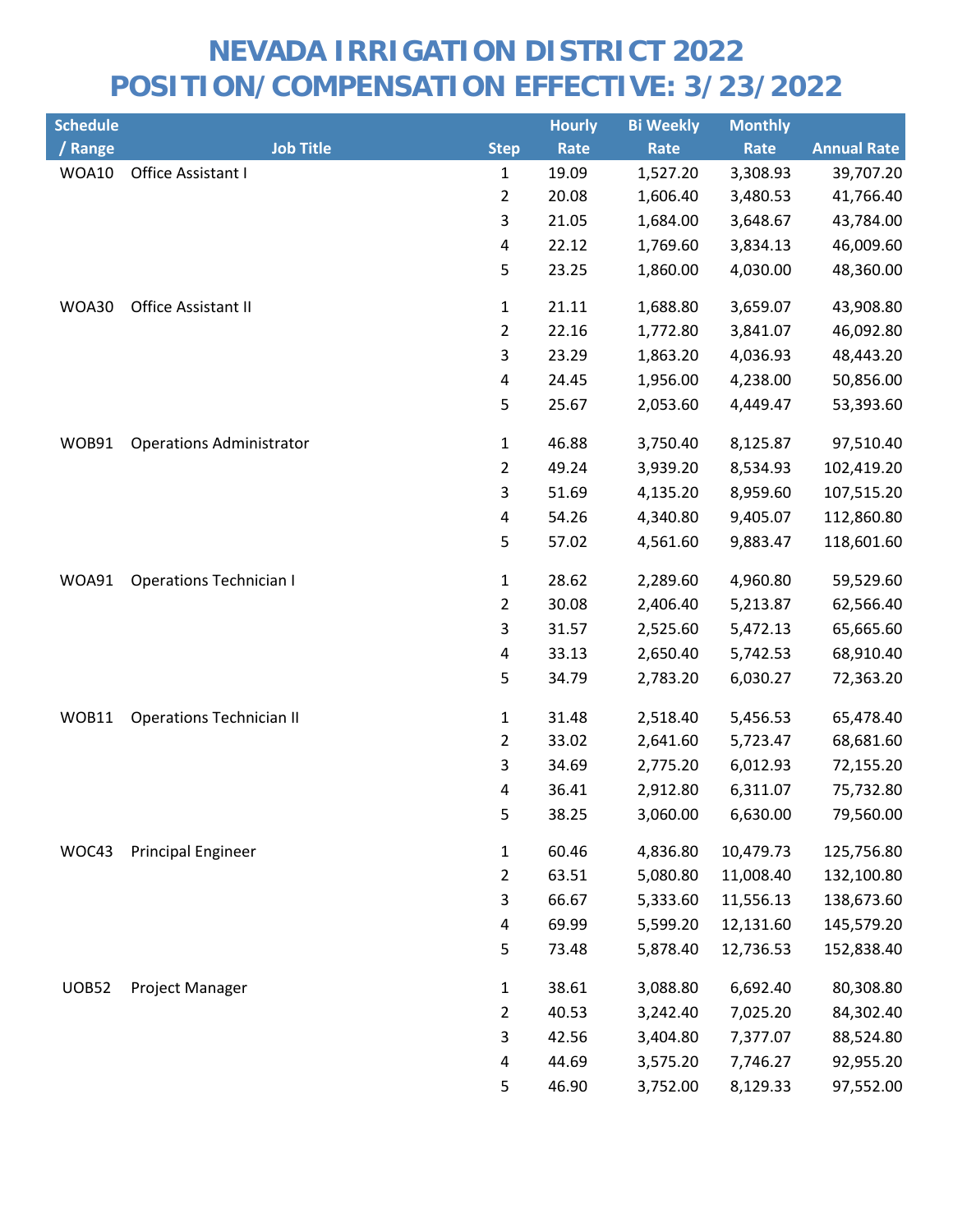| <b>Schedule</b> |                                           |                | <b>Hourly</b> | <b>Bi Weekly</b> | <b>Monthly</b> |                    |
|-----------------|-------------------------------------------|----------------|---------------|------------------|----------------|--------------------|
| / Range         | <b>Job Title</b>                          | <b>Step</b>    | Rate          | Rate             | Rate           | <b>Annual Rate</b> |
| WOB49           | <b>Purchasing Supervisor</b>              | $\mathbf{1}$   | 40.11         | 3,208.80         | 6,952.40       | 83,428.80          |
|                 |                                           | $\overline{2}$ | 42.14         | 3,371.20         | 7,304.27       | 87,651.20          |
|                 |                                           | 3              | 44.24         | 3,539.20         | 7,668.27       | 92,019.20          |
|                 |                                           | 4              | 46.43         | 3,714.40         | 8,047.87       | 96,574.40          |
|                 |                                           | 5              | 48.79         | 3,903.20         | 8,456.93       | 101,483.20         |
| <b>UOA78</b>    | <b>Records Management Assistant</b>       | $\mathbf{1}$   | 26.83         | 2,146.40         | 4,650.53       | 55,806.40          |
|                 |                                           | $\overline{2}$ | 28.15         | 2,252.00         | 4,879.33       | 58,552.00          |
|                 |                                           | $\overline{3}$ | 29.58         | 2,366.40         | 5,127.20       | 61,526.40          |
|                 |                                           | 4              | 31.04         | 2,483.20         | 5,380.27       | 64,563.20          |
|                 |                                           | 5              | 32.60         | 2,608.00         | 5,650.67       | 67,808.00          |
| WOA41           | <b>Recreation Assistant I</b>             | $\mathbf{1}$   | 22.31         | 1,784.80         | 3,867.07       | 46,404.80          |
|                 |                                           | $\overline{2}$ | 23.41         | 1,872.80         | 4,057.73       | 48,692.80          |
|                 |                                           | 3              | 24.60         | 1,968.00         | 4,264.00       | 51,168.00          |
|                 |                                           | 4              | 25.82         | 2,065.60         | 4,475.47       | 53,705.60          |
|                 |                                           | 5              | 27.11         | 2,168.80         | 4,699.07       | 56,388.80          |
| WOA61           | <b>Recreation Assistant II</b>            | $\mathbf{1}$   | 24.63         | 1,970.40         | 4,269.20       | 51,230.40          |
|                 |                                           | $\overline{2}$ | 25.86         | 2,068.80         | 4,482.40       | 53,788.80          |
|                 |                                           | 3              | 27.15         | 2,172.00         | 4,706.00       | 56,472.00          |
|                 |                                           | 4              | 28.54         | 2,283.20         | 4,946.93       | 59,363.20          |
|                 |                                           | 5              | 29.94         | 2,395.20         | 5,189.60       | 62,275.20          |
| WOB95           | <b>Recreation Facility Superintendent</b> | 1              | 48.07         | 3,845.60         | 8,332.13       | 99,985.60          |
|                 |                                           | $\overline{2}$ | 50.47         | 4,037.60         | 8,748.13       | 104,977.60         |
|                 |                                           | $\mathsf{3}$   | 53.01         | 4,240.80         | 9,188.40       | 110,260.80         |
|                 |                                           | 4              | 55.64         | 4,451.20         | 9,644.27       | 115,731.20         |
|                 |                                           | 5              | 58.45         | 4,676.00         | 10,131.33      | 121,576.00         |
| MOC21           | <b>Recreation Manager</b>                 | $\mathbf{1}$   | 57.18         | 4,574.40         | 9,911.20       | 118,934.40         |
|                 |                                           | $\overline{2}$ | 60.19         | 4,815.20         | 10,432.93      | 125,195.20         |
|                 |                                           | 3              | 63.36         | 5,068.80         | 10,982.40      | 131,788.80         |
|                 |                                           | 4              | 66.69         | 5,335.20         | 11,559.60      | 138,715.20         |
|                 |                                           | 5              | 70.20         | 5,616.00         | 12,168.00      | 146,016.00         |
|                 |                                           | 6              | 73.71         | 5,896.80         | 12,776.40      | 153,316.80         |
|                 |                                           | $\overline{7}$ | 77.40         | 6,192.00         | 13,416.00      | 160,992.00         |
| WOB53           | Right of Way Agent I                      | $\mathbf{1}$   | 38.78         | 3,102.40         | 6,721.87       | 80,662.40          |
|                 |                                           | $\overline{2}$ | 40.73         | 3,258.40         | 7,059.87       | 84,718.40          |
|                 |                                           | 3              | 42.77         | 3,421.60         | 7,413.47       | 88,961.60          |
|                 |                                           | 4              | 44.93         | 3,594.40         | 7,787.87       | 93,454.40          |
|                 |                                           | 5              | 47.16         | 3,772.80         | 8,174.40       | 98,092.80          |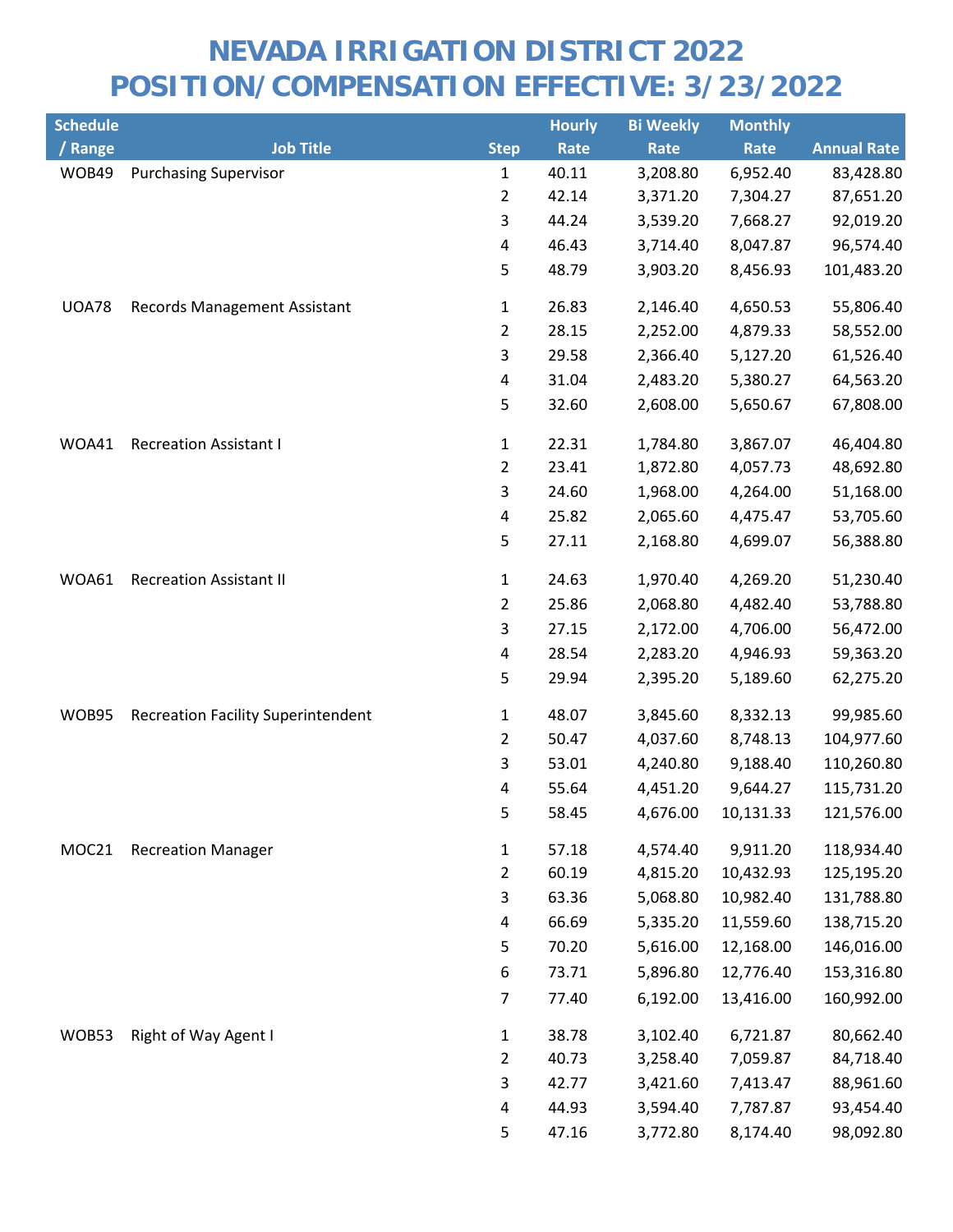| <b>Schedule</b> |                                        |                | <b>Hourly</b> | <b>Bi Weekly</b> | <b>Monthly</b> |                    |
|-----------------|----------------------------------------|----------------|---------------|------------------|----------------|--------------------|
| / Range         | <b>Job Title</b>                       | <b>Step</b>    | Rate          | <b>Rate</b>      | Rate           | <b>Annual Rate</b> |
| WOB73           | Right of Way Agent II                  | 1              | 42.86         | 3,428.80         | 7,429.07       | 89,148.80          |
|                 |                                        | $\overline{2}$ | 45.00         | 3,600.00         | 7,800.00       | 93,600.00          |
|                 |                                        | 3              | 47.25         | 3,780.00         | 8,190.00       | 98,280.00          |
|                 |                                        | $\pmb{4}$      | 49.63         | 3,970.40         | 8,602.53       | 103,230.40         |
|                 |                                        | 5              | 52.08         | 4,166.40         | 9,027.20       | 108,326.40         |
| <b>UOB45</b>    | Safety Analyst                         | $\mathbf{1}$   | 37.27         | 2,981.60         | 6,460.13       | 77,521.60          |
|                 |                                        | $\overline{2}$ | 39.14         | 3,131.20         | 6,784.27       | 81,411.20          |
|                 |                                        | 3              | 41.11         | 3,288.80         | 7,125.73       | 85,508.80          |
|                 |                                        | 4              | 43.16         | 3,452.80         | 7,481.07       | 89,772.80          |
|                 |                                        | 5              | 45.31         | 3,624.80         | 7,853.73       | 94,244.80          |
| WOA59           | Safety Technician I                    | $\mathbf{1}$   | 26.62         | 2,129.60         | 4,614.13       | 55,369.60          |
|                 |                                        | $\overline{2}$ | 27.95         | 2,236.00         | 4,844.67       | 58,136.00          |
|                 |                                        | 3              | 29.35         | 2,348.00         | 5,087.33       | 61,048.00          |
|                 |                                        | 4              | 30.80         | 2,464.00         | 5,338.67       | 64,064.00          |
|                 |                                        | 5              | 32.38         | 2,590.40         | 5,612.53       | 67,350.40          |
| WOA79           | Safety Technician II                   | $\mathbf{1}$   | 29.27         | 2,341.60         | 5,073.47       | 60,881.60          |
|                 |                                        | $\overline{2}$ | 30.71         | 2,456.80         | 5,323.07       | 63,876.80          |
|                 |                                        | 3              | 32.27         | 2,581.60         | 5,593.47       | 67,121.60          |
|                 |                                        | 4              | 33.86         | 2,708.80         | 5,869.07       | 70,428.80          |
|                 |                                        | 5              | 35.57         | 2,845.60         | 6,165.47       | 73,985.60          |
| WOB36           | Senior Administrative Analyst          | $\mathbf{1}$   | 35.66         | 2,852.80         | 6,181.07       | 74,172.80          |
|                 |                                        | $\overline{2}$ | 37.42         | 2,993.60         | 6,486.13       | 77,833.60          |
|                 |                                        | 3              | 39.30         | 3,144.00         | 6,812.00       | 81,744.00          |
|                 |                                        | 4              | 41.24         | 3,299.20         | 7,148.27       | 85,779.20          |
|                 |                                        | 5              | 43.32         | 3,465.60         | 7,508.80       | 90,105.60          |
| WOA81           | Senior Customer Service Representative | $\mathbf{1}$   | 29.14         | 2,331.20         | 5,050.93       | 60,611.20          |
|                 |                                        | $\overline{2}$ | 30.59         | 2,447.20         | 5,302.27       | 63,627.20          |
|                 |                                        | 3              | 32.13         | 2,570.40         | 5,569.20       | 66,830.40          |
|                 |                                        | 4              | 33.72         | 2,697.60         | 5,844.80       | 70,137.60          |
|                 |                                        | 5              | 35.41         | 2,832.80         | 6,137.73       | 73,652.80          |
| WOC33           | Senior Engineer (Registered)           | $\mathbf{1}$   | 57.55         | 4,604.00         | 9,975.33       | 119,704.00         |
|                 |                                        | $\overline{2}$ | 60.39         | 4,831.20         | 10,467.60      | 125,611.20         |
|                 |                                        | 3              | 63.42         | 5,073.60         | 10,992.80      | 131,913.60         |
|                 |                                        | 4              | 66.61         | 5,328.80         | 11,545.73      | 138,548.80         |
|                 |                                        | 5              | 69.94         | 5,595.20         | 12,122.93      | 145,475.20         |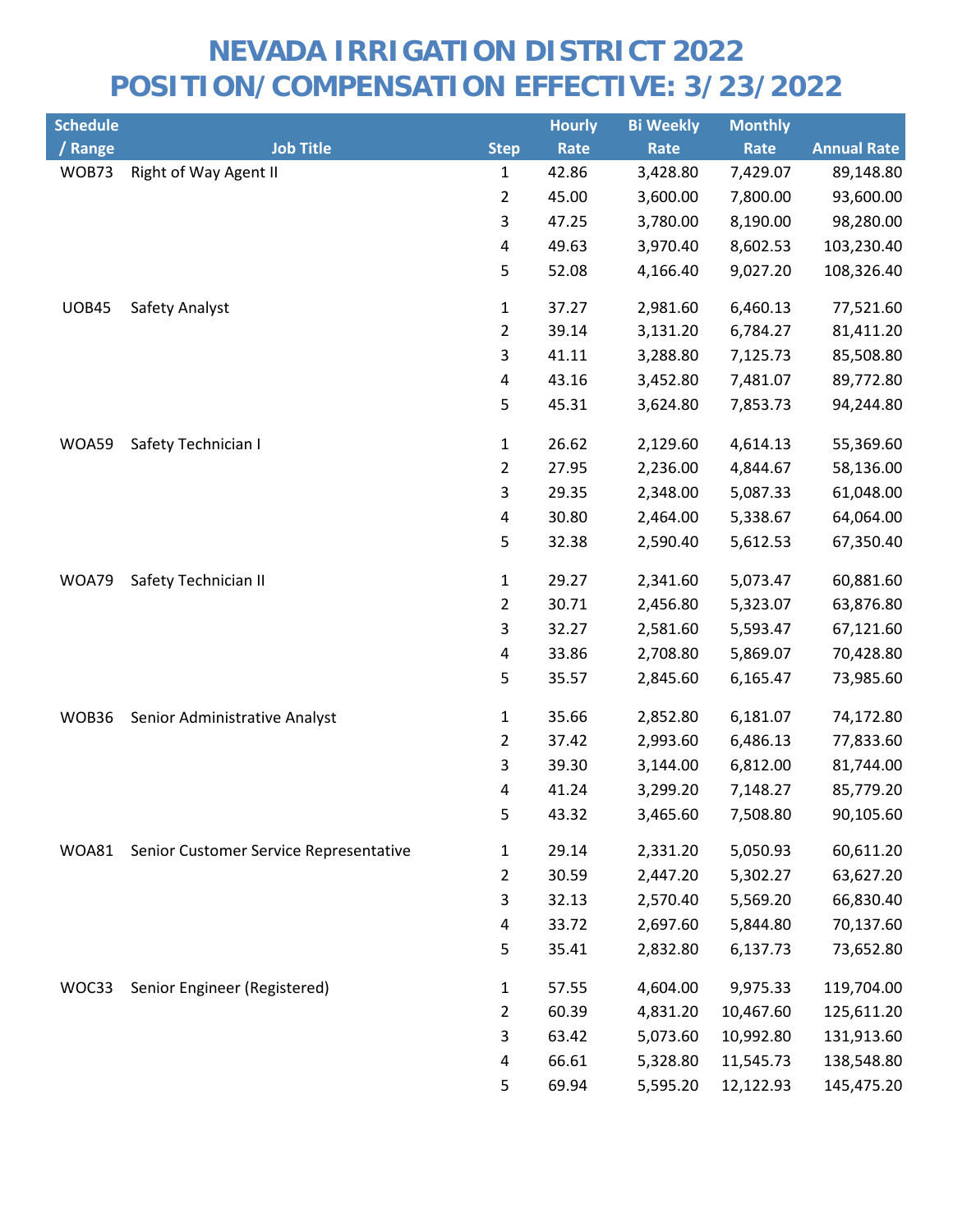| <b>Schedule</b> |                                           |                | <b>Hourly</b> | <b>Bi Weekly</b> | <b>Monthly</b> |                    |
|-----------------|-------------------------------------------|----------------|---------------|------------------|----------------|--------------------|
| / Range         | <b>Job Title</b>                          | <b>Step</b>    | Rate          | Rate             | Rate           | <b>Annual Rate</b> |
| UOC43           | Senior Engineer (Registered) - Dam Safety | $\mathbf{1}$   | 60.42         | 4,833.60         | 10,472.80      | 125,673.60         |
|                 |                                           | $\overline{2}$ | 63.40         | 5,072.00         | 10,989.33      | 131,872.00         |
|                 |                                           | 3              | 66.58         | 5,326.40         | 11,540.53      | 138,486.40         |
|                 |                                           | 4              | 69.93         | 5,594.40         | 12,121.20      | 145,454.40         |
|                 |                                           | 5              | 73.43         | 5,874.40         | 12,727.87      | 152,734.40         |
| WOB43           | Senior Engineering Technician             | $\mathbf{1}$   | 36.91         | 2,952.80         | 6,397.73       | 76,772.80          |
|                 |                                           | $\overline{2}$ | 38.74         | 3,099.20         | 6,714.93       | 80,579.20          |
|                 |                                           | 3              | 40.67         | 3,253.60         | 7,049.47       | 84,593.60          |
|                 |                                           | 4              | 42.73         | 3,418.40         | 7,406.53       | 88,878.40          |
|                 |                                           | 5              | 44.86         | 3,588.80         | 7,775.73       | 93,308.80          |
| <b>UOA81</b>    | Senior Finance Assistant                  | $\mathbf{1}$   | 27.23         | 2,178.40         | 4,719.87       | 56,638.40          |
|                 |                                           | $\overline{2}$ | 28.59         | 2,287.20         | 4,955.60       | 59,467.20          |
|                 |                                           | 3              | 30.03         | 2,402.40         | 5,205.20       | 62,462.40          |
|                 |                                           | 4              | 31.51         | 2,520.80         | 5,461.73       | 65,540.80          |
|                 |                                           | 5              | 33.09         | 2,647.20         | 5,735.60       | 68,827.20          |
| <b>WOB85</b>    | Senior Hydro Electrical Machinist         | $\mathbf{1}$   | 49.67         | 3,973.60         | 8,609.47       | 103,313.60         |
|                 |                                           | $\overline{2}$ | 52.15         | 4,172.00         | 9,039.33       | 108,472.00         |
|                 |                                           | 3              | 54.74         | 4,379.20         | 9,488.27       | 113,859.20         |
|                 |                                           | 4              | 57.51         | 4,600.80         | 9,968.40       | 119,620.80         |
|                 |                                           | 5              | 60.33         | 4,826.40         | 10,457.20      | 125,486.40         |
| WOB77           | Senior Hydroelectric Maintenance          | $\mathbf{1}$   | 45.72         | 3,657.60         | 7,924.80       | 95,097.60          |
|                 | Technician                                | $\overline{2}$ | 47.98         | 3,838.40         | 8,316.53       | 99,798.40          |
|                 |                                           | 3              | 50.40         | 4,032.00         | 8,736.00       | 104,832.00         |
|                 |                                           | 4              | 52.91         | 4,232.80         | 9,171.07       | 110,052.80         |
|                 |                                           | 5              | 55.51         | 4,440.80         | 9,621.73       | 115,460.80         |
| WOB86           | Senior Hydroelectric Plant Operator       | $\mathbf{1}$   | 50.30         | 4,024.00         | 8,718.67       | 104,624.00         |
|                 |                                           | $\overline{2}$ | 52.81         | 4,224.80         | 9,153.73       | 109,844.80         |
|                 |                                           | 3              | 55.43         | 4,434.40         | 9,607.87       | 115,294.40         |
|                 |                                           | 4              | 58.22         | 4,657.60         | 10,091.47      | 121,097.60         |
|                 |                                           | 5              | 61.08         | 4,886.40         | 10,587.20      | 127,046.40         |
| WOB97           | Senior Hydroelectric Systems Technician   | $\mathbf{1}$   | 52.07         | 4,165.60         | 9,025.47       | 108,305.60         |
|                 |                                           | 2              | 54.67         | 4,373.60         | 9,476.13       | 113,713.60         |
|                 |                                           | 3              | 57.37         | 4,589.60         | 9,944.13       | 119,329.60         |
|                 |                                           | 4              | 60.29         | 4,823.20         | 10,450.27      | 125,403.20         |
|                 |                                           | 5              | 63.27         | 5,061.60         | 10,966.80      | 131,601.60         |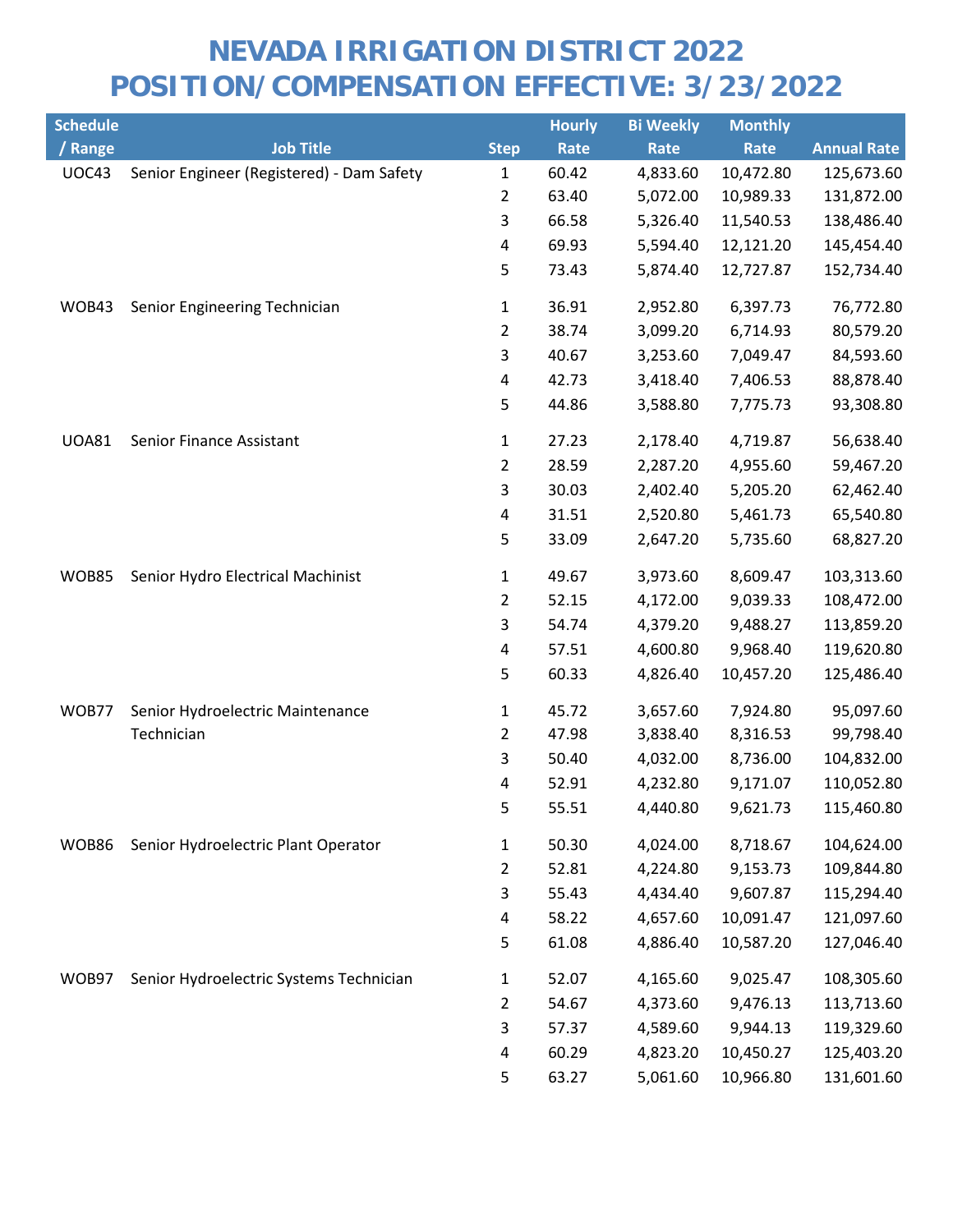| <b>Schedule</b> |                                  |                         | <b>Hourly</b> | <b>Bi Weekly</b> | <b>Monthly</b> |                    |
|-----------------|----------------------------------|-------------------------|---------------|------------------|----------------|--------------------|
| / Range         | <b>Job Title</b>                 | <b>Step</b>             | Rate          | Rate             | Rate           | <b>Annual Rate</b> |
| WOB94           | Senior Hydrographer              | $\mathbf{1}$            | 47.86         | 3,828.80         | 8,295.73       | 99,548.80          |
|                 |                                  | $\overline{2}$          | 50.25         | 4,020.00         | 8,710.00       | 104,520.00         |
|                 |                                  | 3                       | 52.73         | 4,218.40         | 9,139.87       | 109,678.40         |
|                 |                                  | $\pmb{4}$               | 55.41         | 4,432.80         | 9,604.40       | 115,252.80         |
|                 |                                  | 5                       | 58.15         | 4,652.00         | 10,079.33      | 120,952.00         |
| WOA72           | Senior Park Ranger               | $\mathbf{1}$            | 26.14         | 2,091.20         | 4,530.93       | 54,371.20          |
|                 |                                  | $\overline{2}$          | 27.47         | 2,197.60         | 4,761.47       | 57,137.60          |
|                 |                                  | 3                       | 28.83         | 2,306.40         | 4,997.20       | 59,966.40          |
|                 |                                  | $\overline{\mathbf{4}}$ | 30.26         | 2,420.80         | 5,245.07       | 62,940.80          |
|                 |                                  | 5                       | 32.60         | 2,608.00         | 5,650.67       | 67,808.00          |
| WOB93           | Senior Right of Way Agent        | $\mathbf{1}$            | 47.35         | 3,788.00         | 8,207.33       | 98,488.00          |
|                 |                                  | $\overline{2}$          | 49.71         | 3,976.80         | 8,616.40       | 103,396.80         |
|                 |                                  | 3                       | 52.24         | 4,179.20         | 9,054.93       | 108,659.20         |
|                 |                                  | 4                       | 54.83         | 4,386.40         | 9,503.87       | 114,046.40         |
|                 |                                  | 5                       | 57.56         | 4,604.80         | 9,977.07       | 119,724.80         |
| WOA93           | Senior Storekeeper               | 1                       | 28.94         | 2,315.20         | 5,016.27       | 60,195.20          |
|                 |                                  | $\overline{2}$          | 30.35         | 2,428.00         | 5,260.67       | 63,128.00          |
|                 |                                  | 3                       | 31.86         | 2,548.80         | 5,522.40       | 66,268.80          |
|                 |                                  | 4                       | 33.47         | 2,677.60         | 5,801.47       | 69,617.60          |
|                 |                                  | 5                       | 35.16         | 2,812.80         | 6,094.40       | 73,132.80          |
| WOB43           | Senior Survey Technician         | $\mathbf 1$             | 36.91         | 2,952.80         | 6,397.73       | 76,772.80          |
|                 |                                  | $\overline{2}$          | 38.74         | 3,099.20         | 6,714.93       | 80,579.20          |
|                 |                                  | 3                       | 40.67         | 3,253.60         | 7,049.47       | 84,593.60          |
|                 |                                  | 4                       | 42.73         | 3,418.40         | 7,406.53       | 88,878.40          |
|                 |                                  | 5                       | 44.86         | 3,588.80         | 7,775.73       | 93,308.80          |
| WOB05           | Senior Utility Worker            | $\mathbf{1}$            | 30.54         | 2,443.20         | 5,293.60       | 63,523.20          |
|                 |                                  | $\overline{2}$          | 32.07         | 2,565.60         | 5,558.80       | 66,705.60          |
|                 |                                  | 3                       | 33.67         | 2,693.60         | 5,836.13       | 70,033.60          |
|                 |                                  | 4                       | 35.35         | 2,828.00         | 6,127.33       | 73,528.00          |
|                 |                                  | 5                       | 37.11         | 2,968.80         | 6,432.40       | 77,188.80          |
| WOB05           | Senior Vegetation Control Worker | $\mathbf{1}$            | 30.54         | 2,443.20         | 5,293.60       | 63,523.20          |
|                 |                                  | $\overline{2}$          | 32.07         | 2,565.60         | 5,558.80       | 66,705.60          |
|                 |                                  | 3                       | 33.67         | 2,693.60         | 5,836.13       | 70,033.60          |
|                 |                                  | 4                       | 35.35         | 2,828.00         | 6,127.33       | 73,528.00          |
|                 |                                  | 5                       | 37.11         | 2,968.80         | 6,432.40       | 77,188.80          |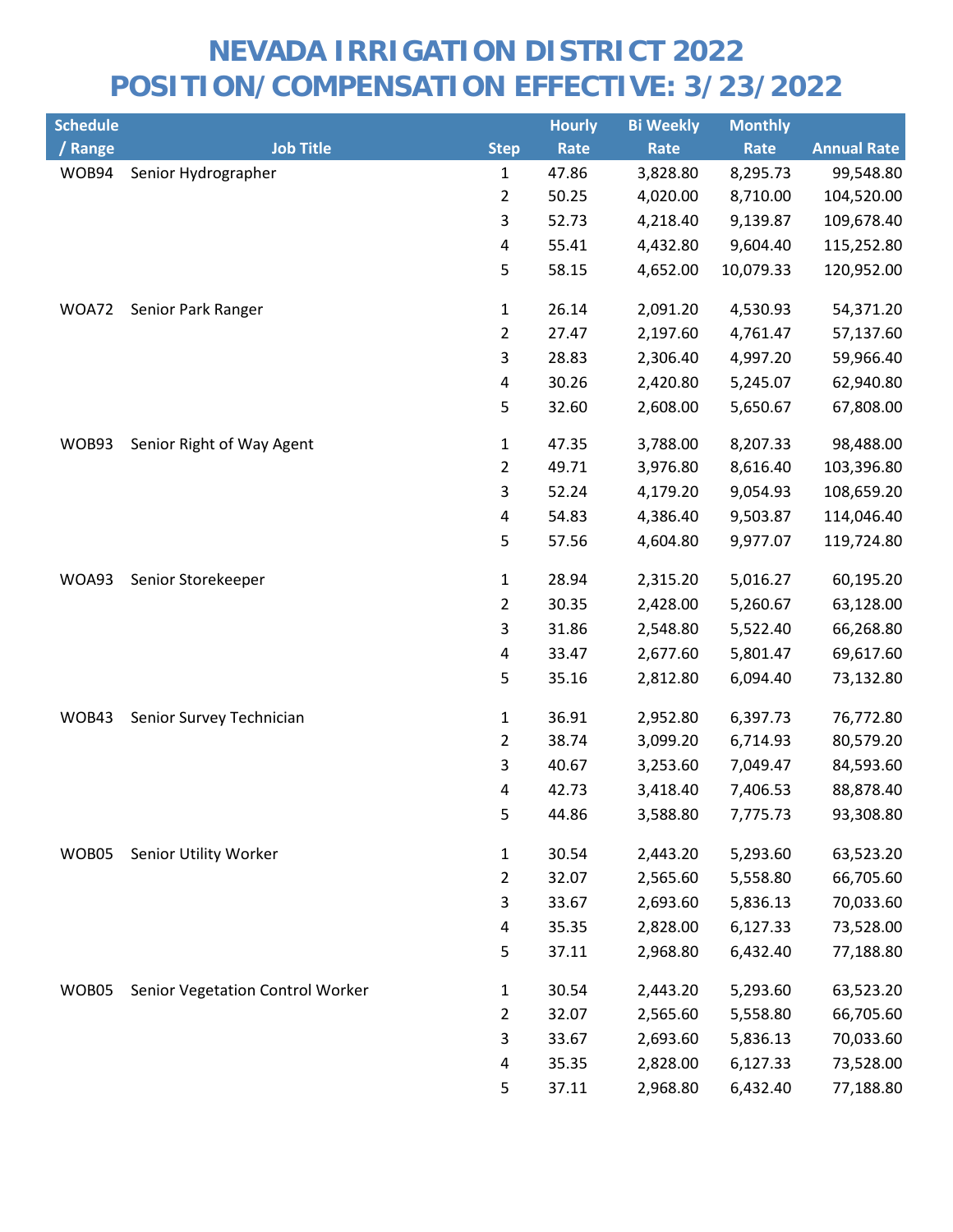| <b>Schedule</b> |                                                  |                         | <b>Hourly</b> | <b>Bi Weekly</b> | <b>Monthly</b> |                    |
|-----------------|--------------------------------------------------|-------------------------|---------------|------------------|----------------|--------------------|
| / Range         | <b>Job Title</b>                                 | <b>Step</b>             | Rate          | Rate             | Rate           | <b>Annual Rate</b> |
| WOB08           | Senior Water Distribution Operator               | $\mathbf{1}$            | 32.19         | 2,575.20         | 5,579.60       | 66,955.20          |
|                 |                                                  | $\overline{2}$          | 33.80         | 2,704.00         | 5,858.67       | 70,304.00          |
|                 |                                                  | 3                       | 35.47         | 2,837.60         | 6,148.13       | 73,777.60          |
|                 |                                                  | 4                       | 37.26         | 2,980.80         | 6,458.40       | 77,500.80          |
|                 |                                                  | 5                       | 39.77         | 3,181.60         | 6,893.47       | 82,721.60          |
| WOB22           | Senior Welder                                    | $\mathbf{1}$            | 33.25         | 2,660.00         | 5,763.33       | 69,160.00          |
|                 |                                                  | $\overline{2}$          | 34.90         | 2,792.00         | 6,049.33       | 72,592.00          |
|                 |                                                  | 3                       | 36.64         | 2,931.20         | 6,350.93       | 76,211.20          |
|                 |                                                  | $\overline{\mathbf{4}}$ | 38.49         | 3,079.20         | 6,671.60       | 80,059.20          |
|                 |                                                  | 5                       | 40.40         | 3,232.00         | 7,002.67       | 84,032.00          |
| WOA73           | Storekeeper                                      | $\mathbf{1}$            | 26.15         | 2,092.00         | 4,532.67       | 54,392.00          |
|                 |                                                  | $\overline{2}$          | 27.48         | 2,198.40         | 4,763.20       | 57,158.40          |
|                 |                                                  | 3                       | 28.84         | 2,307.20         | 4,998.93       | 59,987.20          |
|                 |                                                  | $\overline{\mathbf{4}}$ | 30.27         | 2,421.60         | 5,246.80       | 62,961.60          |
|                 |                                                  | 5                       | 31.81         | 2,544.80         | 5,513.73       | 66,164.80          |
| WOC30           | <b>Supervising Electrical Systems Technician</b> | $\mathbf{1}$            | 57.25         | 4,580.00         | 9,923.33       | 119,080.00         |
|                 |                                                  | $\overline{2}$          | 60.11         | 4,808.80         | 10,419.07      | 125,028.80         |
|                 |                                                  | 3                       | 63.12         | 5,049.60         | 10,940.80      | 131,289.60         |
|                 |                                                  | $\overline{\mathbf{4}}$ | 66.28         | 5,302.40         | 11,488.53      | 137,862.40         |
|                 |                                                  | 5                       | 69.59         | 5,567.20         | 12,062.27      | 144,747.20         |
| WOC17           | Supervising Mechanical / Civil Foreman           | $\mathbf{1}$            | 54.59         | 4,355.20         | 9,436.27       | 113,235.20         |
|                 |                                                  | $\overline{2}$          | 57.32         | 4,573.60         | 9,909.47       | 118,913.60         |
|                 |                                                  | 3                       | 60.19         | 4,800.00         | 10,400.00      | 124,800.00         |
|                 |                                                  | 4                       | 63.20         | 5,041.60         | 10,923.47      | 131,081.60         |
|                 |                                                  | 5                       | 66.36         | 5,308.80         | 11,502.40      | 138,028.80         |
| WOC18           | <b>Supervising Operator</b>                      | $\mathbf{1}$            | 55.28         | 4,422.40         | 9,581.87       | 114,982.40         |
|                 |                                                  | $\overline{2}$          | 58.04         | 4,643.20         | 10,060.27      | 120,723.20         |
|                 |                                                  | 3                       | 60.94         | 4,875.20         | 10,562.93      | 126,755.20         |
|                 |                                                  | 4                       | 63.99         | 5,119.20         | 11,091.60      | 133,099.20         |
|                 |                                                  | 5                       | 67.19         | 5,375.20         | 11,646.27      | 139,755.20         |
| WOB03           | Survey Technician I                              | $\mathbf{1}$            | 30.23         | 2,418.40         | 5,239.87       | 62,878.40          |
|                 |                                                  | $\overline{2}$          | 31.76         | 2,540.80         | 5,505.07       | 66,060.80          |
|                 |                                                  | 3                       | 33.32         | 2,665.60         | 5,775.47       | 69,305.60          |
|                 |                                                  | 4                       | 34.99         | 2,799.20         | 6,064.93       | 72,779.20          |
|                 |                                                  | 5                       | 36.74         | 2,939.20         | 6,368.27       | 76,419.20          |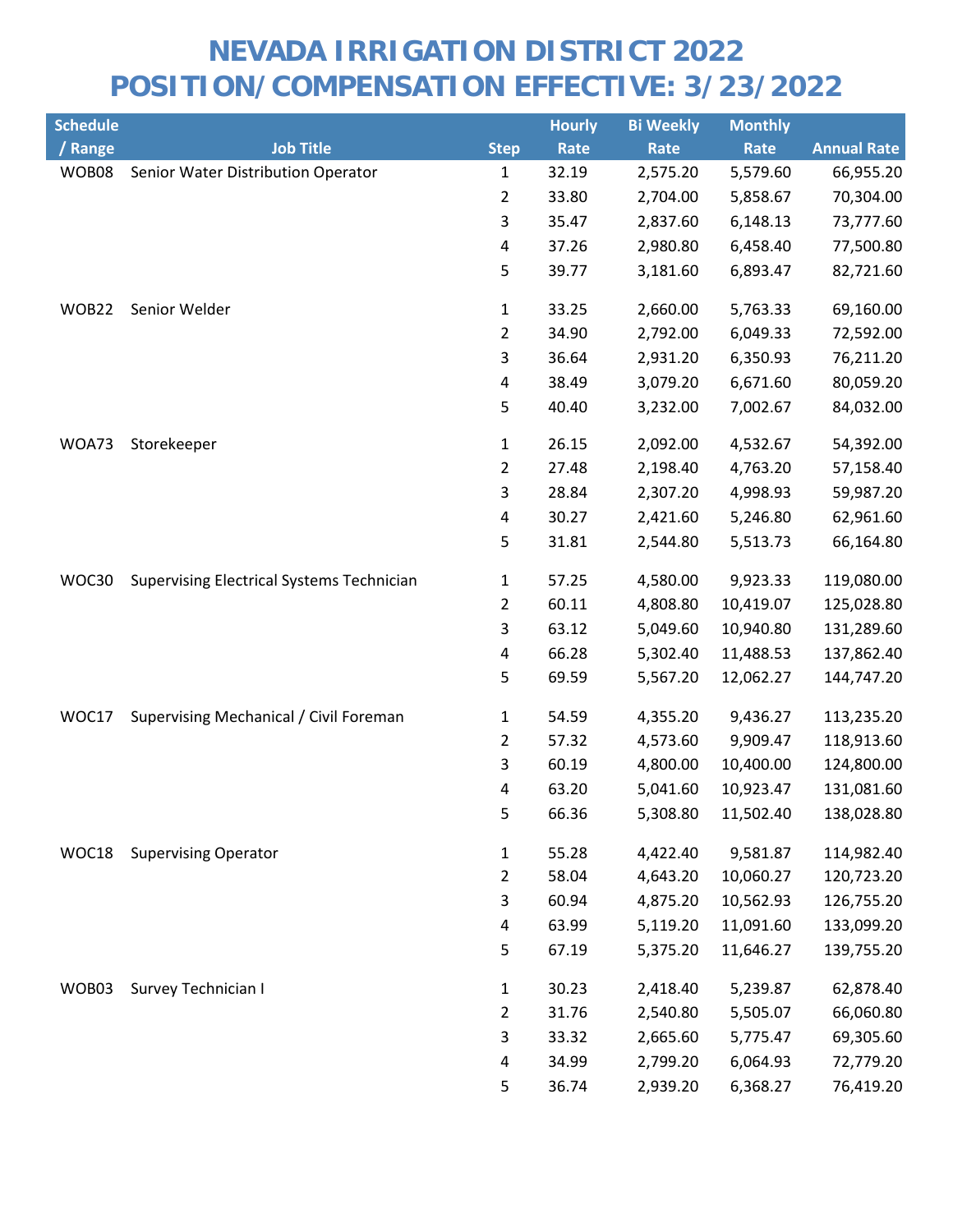| <b>Schedule</b> |                                      |                         | <b>Hourly</b> | <b>Bi Weekly</b> | <b>Monthly</b> |                    |
|-----------------|--------------------------------------|-------------------------|---------------|------------------|----------------|--------------------|
| / Range         | <b>Job Title</b>                     | <b>Step</b>             | Rate          | Rate             | Rate           | <b>Annual Rate</b> |
| WOB23           | Survey Technician II                 | $\mathbf{1}$            | 33.38         | 2,670.40         | 5,785.87       | 69,430.40          |
|                 |                                      | $\overline{2}$          | 35.07         | 2,805.60         | 6,078.80       | 72,945.60          |
|                 |                                      | 3                       | 36.81         | 2,944.80         | 6,380.40       | 76,564.80          |
|                 |                                      | $\overline{\mathbf{4}}$ | 38.67         | 3,093.60         | 6,702.80       | 80,433.60          |
|                 |                                      | 5                       | 40.59         | 3,247.20         | 7,035.60       | 84,427.20          |
| WOC10           | <b>Treated Water Superintendent</b>  | $\mathbf{1}$            | 58.44         | 4,675.20         | 10,129.60      | 121,555.20         |
|                 |                                      | $\overline{2}$          | 61.37         | 4,909.60         | 10,637.47      | 127,649.60         |
|                 |                                      | 3                       | 64.42         | 5,153.60         | 11,166.13      | 133,993.60         |
|                 |                                      | $\overline{\mathbf{4}}$ | 67.62         | 5,409.60         | 11,720.80      | 140,649.60         |
|                 |                                      | 5                       | 71.02         | 5,681.60         | 12,310.13      | 147,721.60         |
| WOA53           | Utility Worker I                     | $\mathbf{1}$            | 23.69         | 1,895.20         | 4,106.27       | 49,275.20          |
|                 |                                      | $\overline{2}$          | 24.88         | 1,990.40         | 4,312.53       | 51,750.40          |
|                 |                                      | 3                       | 26.12         | 2,089.60         | 4,527.47       | 54,329.60          |
|                 |                                      | $\pmb{4}$               | 27.41         | 2,192.80         | 4,751.07       | 57,012.80          |
|                 |                                      | 5                       | 28.76         | 2,300.80         | 4,985.07       | 59,820.80          |
| WOA73           | Utility Worker II                    | $\mathbf{1}$            | 26.15         | 2,092.00         | 4,532.67       | 54,392.00          |
|                 |                                      | $\overline{2}$          | 27.48         | 2,198.40         | 4,763.20       | 57,158.40          |
|                 |                                      | 3                       | 28.84         | 2,307.20         | 4,998.93       | 59,987.20          |
|                 |                                      | $\overline{\mathbf{4}}$ | 30.27         | 2,421.60         | 5,246.80       | 62,961.60          |
|                 |                                      | 5                       | 31.81         | 2,544.80         | 5,513.73       | 66,164.80          |
| WOA53           | Vegetation Control Worker I          | $\mathbf{1}$            | 23.69         | 1,895.20         | 4,106.27       | 49,275.20          |
|                 |                                      | $\overline{2}$          | 24.88         | 1,990.40         | 4,312.53       | 51,750.40          |
|                 |                                      | 3                       | 26.12         | 2,089.60         | 4,527.47       | 54,329.60          |
|                 |                                      | 4                       | 27.41         | 2,192.80         | 4,751.07       | 57,012.80          |
|                 |                                      | 5                       | 28.76         | 2,300.80         | 4,985.07       | 59,820.80          |
| WOA73           | <b>Vegetation Control Worker II</b>  | $\mathbf{1}$            | 26.15         | 2,092.00         | 4,532.67       | 54,392.00          |
|                 |                                      | $\overline{2}$          | 27.48         | 2,198.40         | 4,763.20       | 57,158.40          |
|                 |                                      | 3                       | 28.84         | 2,307.20         | 4,998.93       | 59,987.20          |
|                 |                                      | 4                       | 30.27         | 2,421.60         | 5,246.80       | 62,961.60          |
|                 |                                      | 5                       | 31.81         | 2,544.80         | 5,513.73       | 66,164.80          |
| WOA64           | <b>Water Distribution Operator I</b> | $\mathbf{1}$            | 26.36         | 2,108.80         | 4,569.07       | 54,828.80          |
|                 |                                      | $\overline{2}$          | 27.67         | 2,213.60         | 4,796.13       | 57,553.60          |
|                 |                                      | 3                       | 29.06         | 2,324.80         | 5,037.07       | 60,444.80          |
|                 |                                      | 4                       | 30.56         | 2,444.80         | 5,297.07       | 63,564.80          |
|                 |                                      | 5                       | 32.06         | 2,564.80         | 5,557.07       | 66,684.80          |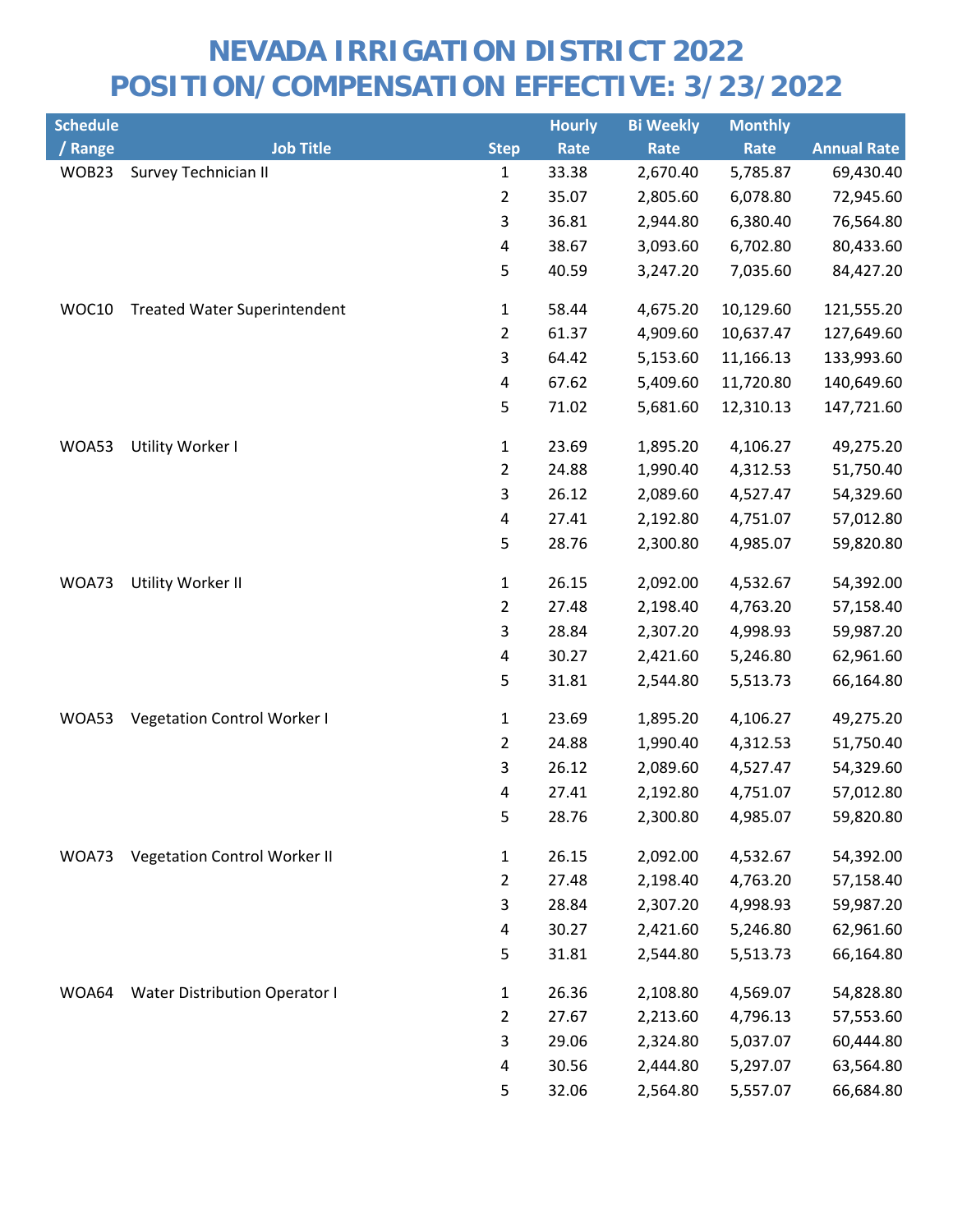| <b>Schedule</b> |                                       |                         | <b>Hourly</b> | <b>Bi Weekly</b> | <b>Monthly</b> |                    |
|-----------------|---------------------------------------|-------------------------|---------------|------------------|----------------|--------------------|
| / Range         | <b>Job Title</b>                      | <b>Step</b>             | Rate          | Rate             | Rate           | <b>Annual Rate</b> |
| WOA84           | <b>Water Distribution Operator II</b> | 1                       | 29.14         | 2,331.20         | 5,050.93       | 60,611.20          |
|                 |                                       | $\overline{2}$          | 30.62         | 2,449.60         | 5,307.47       | 63,689.60          |
|                 |                                       | 3                       | 32.13         | 2,570.40         | 5,569.20       | 66,830.40          |
|                 |                                       | 4                       | 33.70         | 2,696.00         | 5,841.33       | 70,096.00          |
|                 |                                       | 5                       | 35.40         | 2,832.00         | 6,136.00       | 73,632.00          |
| WOB26           | <b>Water Distribution Supervisor</b>  | $\mathbf 1$             | 37.09         | 2,967.20         | 6,428.93       | 77,147.20          |
|                 |                                       | $\overline{2}$          | 38.92         | 3,113.60         | 6,746.13       | 80,953.60          |
|                 |                                       | 3                       | 40.89         | 3,271.20         | 7,087.60       | 85,051.20          |
|                 |                                       | 4                       | 42.90         | 3,432.00         | 7,436.00       | 89,232.00          |
|                 |                                       | 5                       | 45.08         | 3,606.40         | 7,813.87       | 93,766.40          |
| WOB01           | Water Efficiency Technician I         | 1                       | 29.93         | 2,394.40         | 5,187.87       | 62,254.40          |
|                 |                                       | $\overline{2}$          | 31.42         | 2,513.60         | 5,446.13       | 65,353.60          |
|                 |                                       | $\mathsf{3}$            | 33.00         | 2,640.00         | 5,720.00       | 68,640.00          |
|                 |                                       | $\overline{\mathbf{4}}$ | 34.66         | 2,772.80         | 6,007.73       | 72,092.80          |
|                 |                                       | 5                       | 36.39         | 2,911.20         | 6,307.60       | 75,691.20          |
| WOB21           | Water Efficiency Technician II        | 1                       | 33.08         | 2,646.40         | 5,733.87       | 68,806.40          |
|                 |                                       | $\overline{2}$          | 34.71         | 2,776.80         | 6,016.40       | 72,196.80          |
|                 |                                       | 3                       | 36.45         | 2,916.00         | 6,318.00       | 75,816.00          |
|                 |                                       | 4                       | 38.28         | 3,062.40         | 6,635.20       | 79,622.40          |
|                 |                                       | 5                       | 40.18         | 3,214.40         | 6,964.53       | 83,574.40          |
| MOC62           | <b>Water Operations Manager</b>       | $\mathbf 1$             | 77.58         | 6,206.40         | 13,447.20      | 161,366.40         |
|                 |                                       | $\overline{2}$          | 81.66         | 6,532.80         | 14,154.40      | 169,852.80         |
|                 |                                       | 3                       | 85.96         | 6,876.80         | 14,899.73      | 178,796.80         |
|                 |                                       | 4                       | 90.48         | 7,238.40         | 15,683.20      | 188,198.40         |
|                 |                                       | 5                       | 95.24         | 7,619.20         | 16,508.27      | 198,099.20         |
|                 |                                       | 6                       | 100.00        | 8,000.00         | 17,333.33      | 208,000.00         |
|                 |                                       | 7                       | 105.00        | 8,400.00         | 18,200.00      | 218,400.00         |
| WOC20           | Water Resources Superintendent        | $\mathbf{1}$            | 60.40         | 4,832.00         | 10,469.33      | 125,632.00         |
|                 |                                       | $\overline{2}$          | 63.40         | 5,072.00         | 10,989.33      | 131,872.00         |
|                 |                                       | 3                       | 66.58         | 5,326.40         | 11,540.53      | 138,486.40         |
|                 |                                       | 4                       | 69.91         | 5,592.80         | 12,117.73      | 145,412.80         |
|                 |                                       | 5                       | 73.38         | 5,870.40         | 12,719.20      | 152,630.40         |
| WOC04           | Water Superintendent                  | $\mathbf{1}$            | 53.23         | 4,258.40         | 9,226.53       | 110,718.40         |
|                 |                                       | $\overline{2}$          | 55.93         | 4,474.40         | 9,694.53       | 116,334.40         |
|                 |                                       | 3                       | 58.70         | 4,696.00         | 10,174.67      | 122,096.00         |
|                 |                                       | 4                       | 61.63         | 4,930.40         | 10,682.53      | 128,190.40         |
|                 |                                       | 5                       | 64.70         | 5,176.00         | 11,214.67      | 134,576.00         |